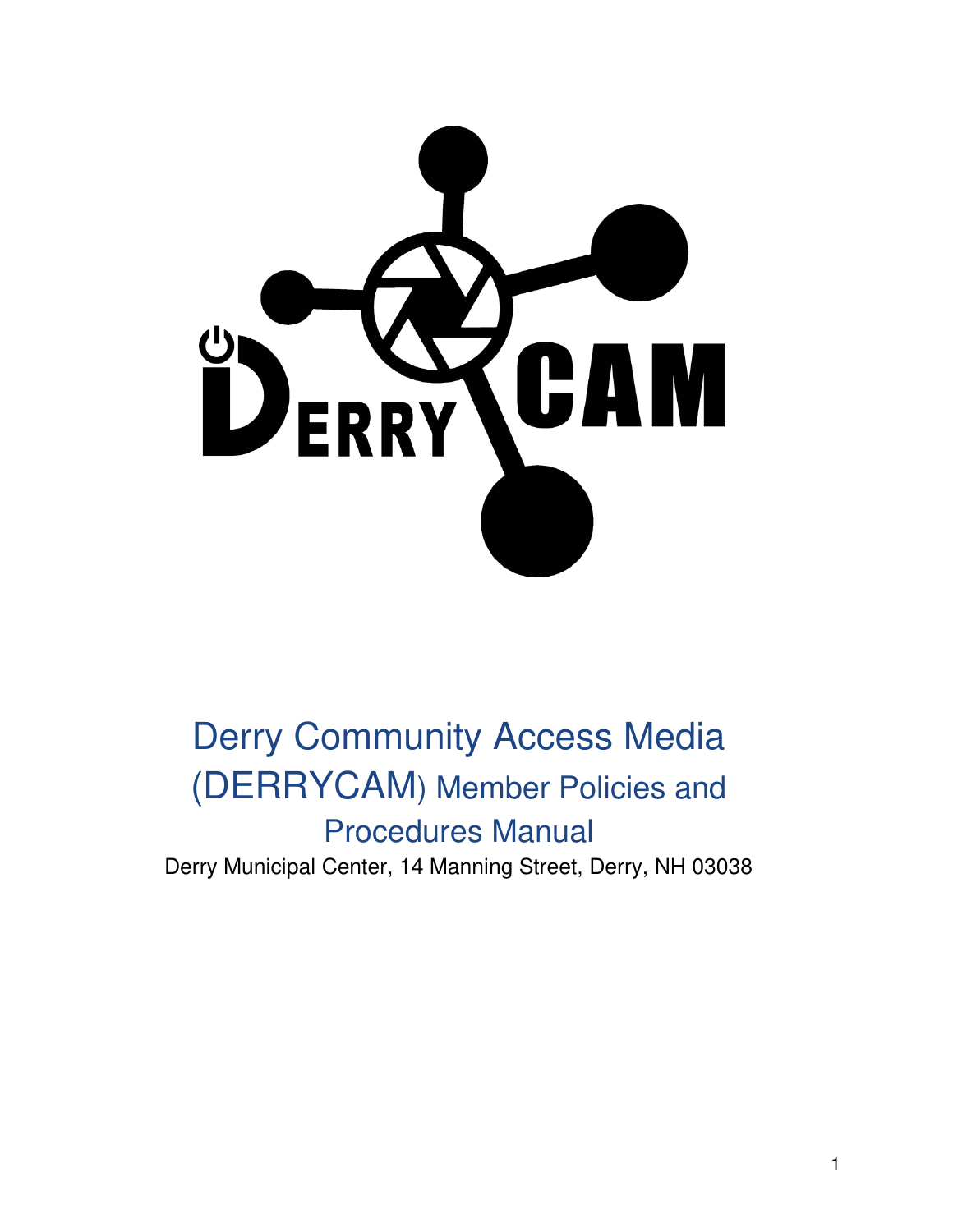## **DERRYCAM Member Policies**

### **SECTION ONE ANNUAL MEMBERSHIP**

#### **SECTION TWO PROGRAMMING**

### **SECTION THREE VIDEO PRODUCTION**

### **SECTION FOUR TRAINING, WORKSHOPS, AND CERTIFICATION**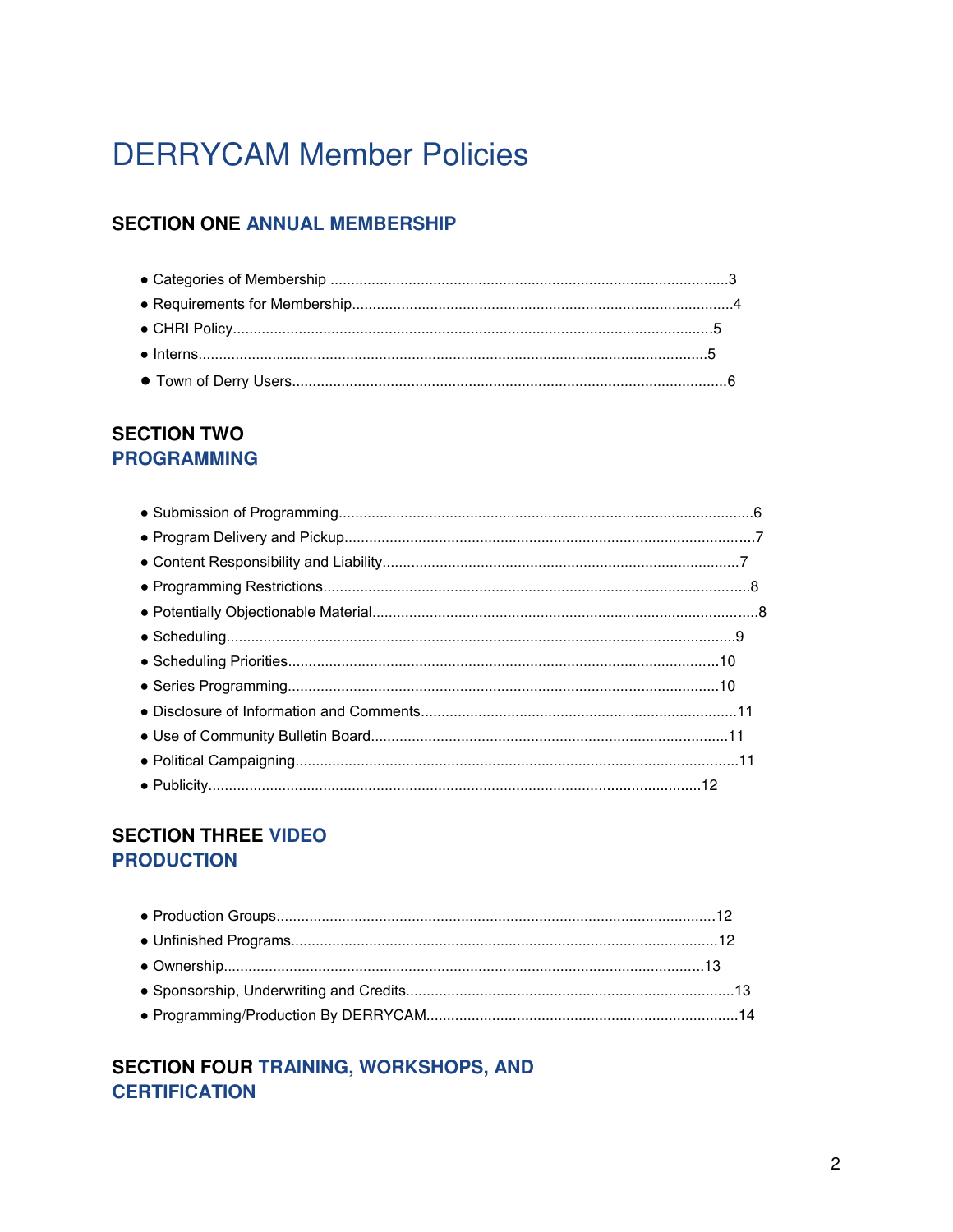### **SECTION FIVE EQUIPMENT RESOURCES**

### **SECTION SIX INDIVIDUAL MEMBER RESPONSIBILITY**

### SECTION SEVEN OTHER POLICIES AND CONDITIONS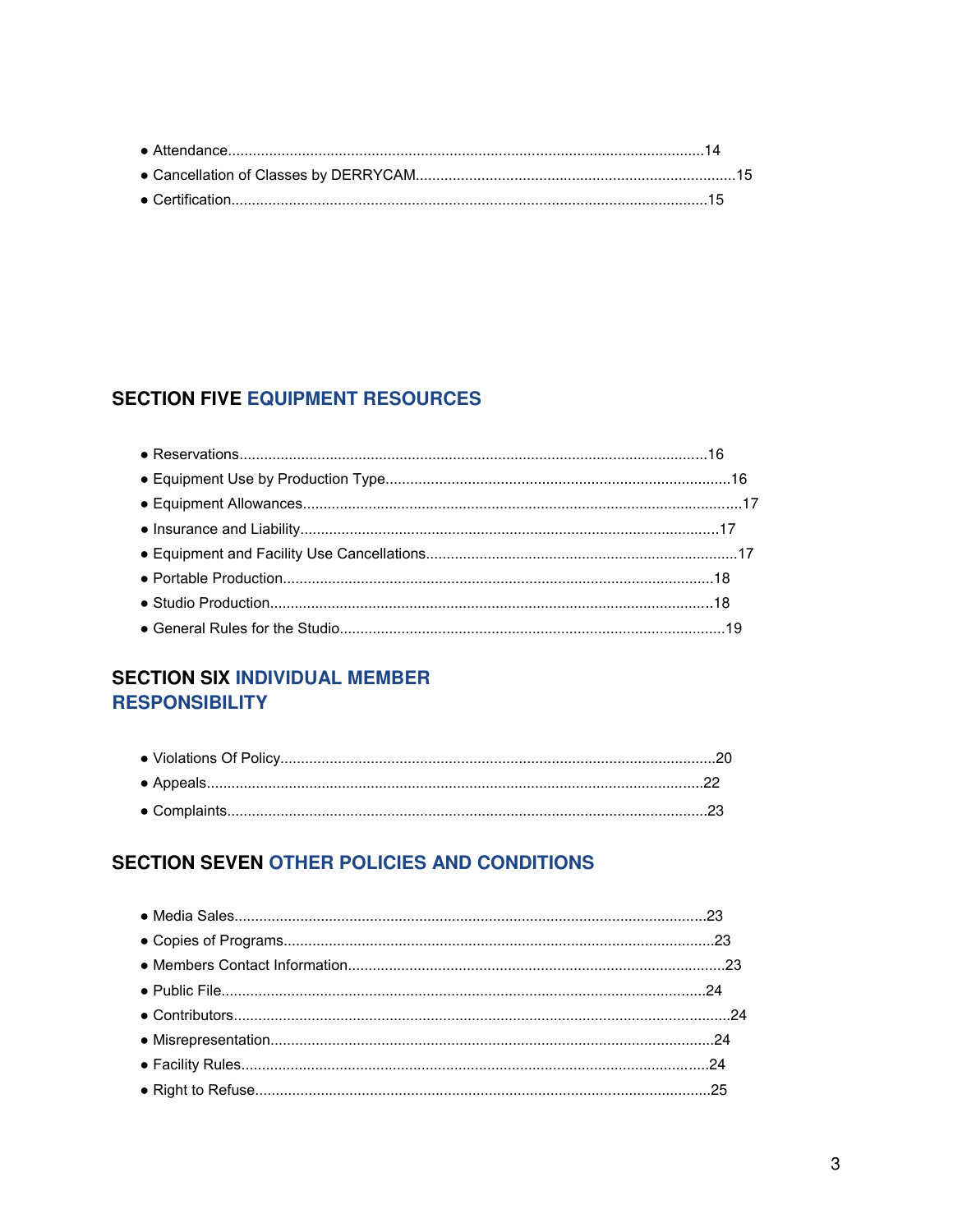### **SECTION ONE - ANNUAL MEMBERSHIP**

### **Categories of Membership**

In order to participate in training classes and/or to use production resources, a person must become a DERRYCAM Access Member. There are three types of Membership:

### *1. Access Membership*

Any Derry resident may become an Access Member. *Access Members may*:

• enroll in any of DERRYCAM's workshops use DERRYCAM's video equipment and facilities for a specified period of time without charge provided the production is for DERRYCAM's channels

- cablecast programming on DERRYCAM's channels
- use DERRYCAM facilities during open hours by appointment
- use DERRYCAM's equipment and facilities

● take advantage of *Easy Access* studio slots that are provided with crew, up to four times each year *2. Organizational Access Membership*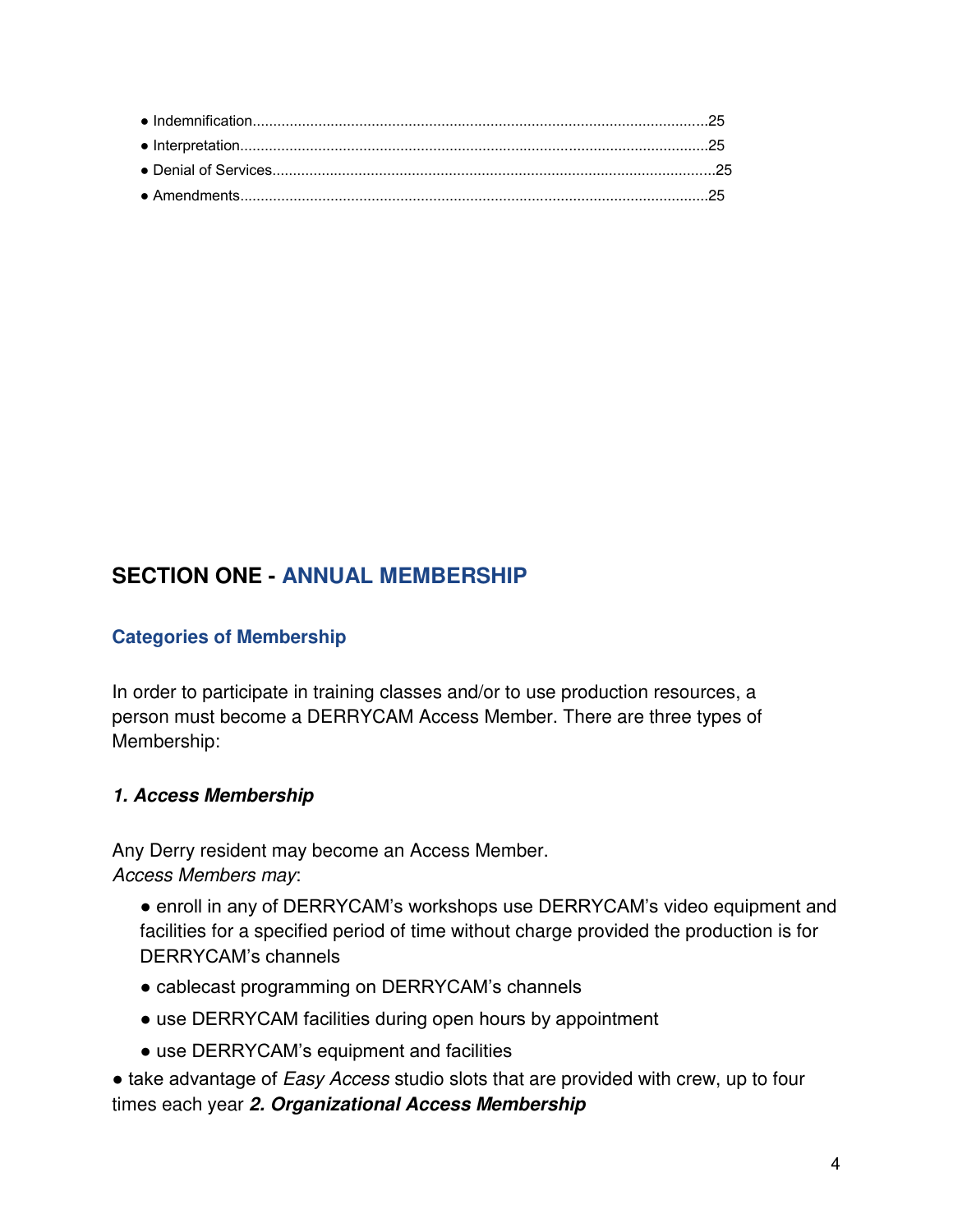Any incorporated organization including businesses, non-profits, or departments of an institution that is based in Derry may become an Organizational Access Member.

*Organizational Access Members may*:

- enroll non-resident employees or those affiliated with the organization as Access **Members**
- schedule specialized training
- request coverage of event(s)
- use DERRYCAM's equipment and facilities for programming that will be shown on DERRYCAM's channels

Note: An incorporated organization without a Derry address may be eligible for DERRYCAM membership.

### *3. Affiliate Membership*

Any individual, business, or organization may become an Affiliate Member of DERRYCAM.

*Affiliate Members may:* 

- cablecast programming on DERRYCAM's channels (with a Derry resident sponsor)
- enroll in classes and equipment trainings.
- use DERRYCAM facilities and equipment while contributing on a member production

### **Requirements for Access Membership**

*Definition:* A Derry resident is defined as an individual whose principal residence is located in the Town of Derry. (That is, where he/she normally eats, sleeps and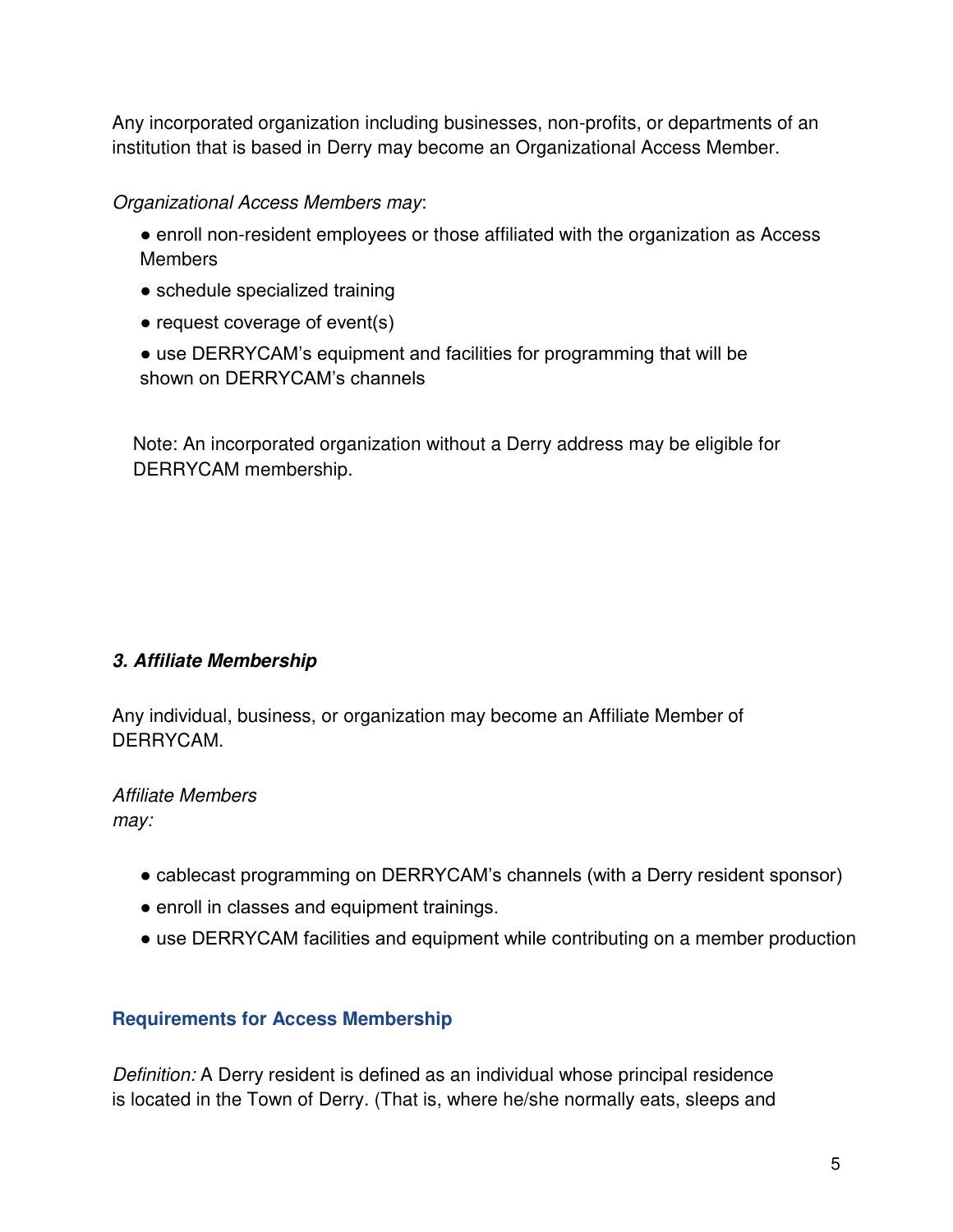maintains his/her personal and household effects)

In order to gain access to production resources and certification training, a person becomes an Access Member by following these steps:

1. Showing proof of Derry residency or, if a non-resident, submitting a letter from an Organizational Access contact person. Proof may include, but is not limited to, current license, utility bill, or lease. A letter received at a Derry address is not deemed to be sufficient proof of residency.

2. You will automatically be enrolled as a contributing producer requiring no less than 100 volunteer hours in a year

3. Signing and submitting an Access Membership Application and the Agreement With Policies form.

4. All Access Members must attend an Orientation prior to enrolling in workshops. For Access Members to use the facilities, a training course  $(EP<sup>3</sup>)$ 

*Note:* It is the Access Member's responsibility to ensure that DERRYCAM has his or her current contact information.

### **CHRI Policy**

All staff member, producers, and interns of DerryCAM facilities located at the Derry Municipal Center, 14 Manning St., Derry are subject to a New Hampshire Criminal History Record Information check (CHRI). CHRI checks will only be conducted as authorized by the Department of the Criminal Justice Information Services (DCJIS) and through circumstances corelating with RSA 106-B:14 and only after a CHRI acknowledgment form has been completed.

All CHRI obtained from the DCJIS is confidential and access to the information must be limited on a "need-to-know" basis between individuals. This may include but is not limited to, hiring managers, staff submitting the CHRI requests, and staff charged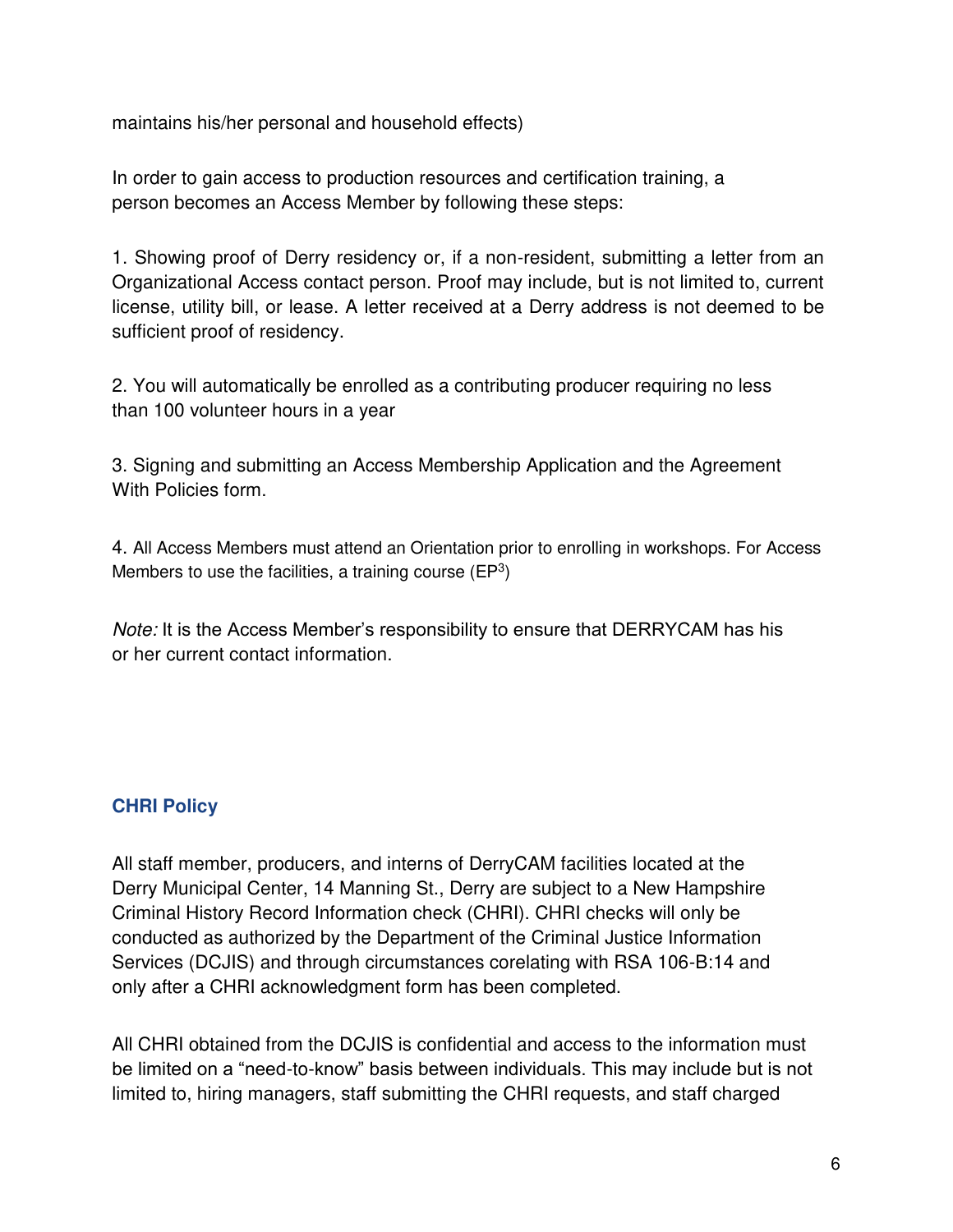with processing job applications.

RSA 189:13-a requires all schools to conduct criminal background checks on employees, contributors, contractors, sub-contractors, vendors, and special state/county municipal employees or any individual who may have direct and unmonitored contact with children. http://www.gencourt.state.nh.us/rsa/html/VII/106- B/106-B-14.htm

http://www.gencourt.state.nh.us/rsa/html/XV/189/189-13-a.htm

### **Interns**

DERRYCAM relies on the services of Interns in many capacities. Generally, an internship requires a four-month commitment of a minimum of three hours weekly. In exchange, Interns receive all the benefits of Access Membership. Students receiving high school or college credit are also encouraged to intern. Those wishing to become interns are required to submit an Intern Application and a resume.

*Note:* Internships are provided at the discretion of DERRYCAM staff. Every applicant is not guaranteed acceptance.

### **Town of Derry Users**

The Town of Derry and the School Department automatically receive DERRYCAM Membership. Any employee of the Town or School Department wishing to join DERRYCAM as an Access Member may do so. Non-residents must have a supervisor or department head approve the Membership and serve as the Organizational contact person for the department. All other policies apply to these Members.

### **SECTION TWO - PROGRAMMING**

The Community cable channels are administered by DERRYCAM. These channels are provided as a public forum for solely noncommercial speech and are therefore not subject to content regulation by DERRYCAM, the Town of Derry, or the cable operator. DERRYCAM is content neutral and any content that is considered protected speech under the First Amendment of the US Constitution is permissible on DERRYCAM's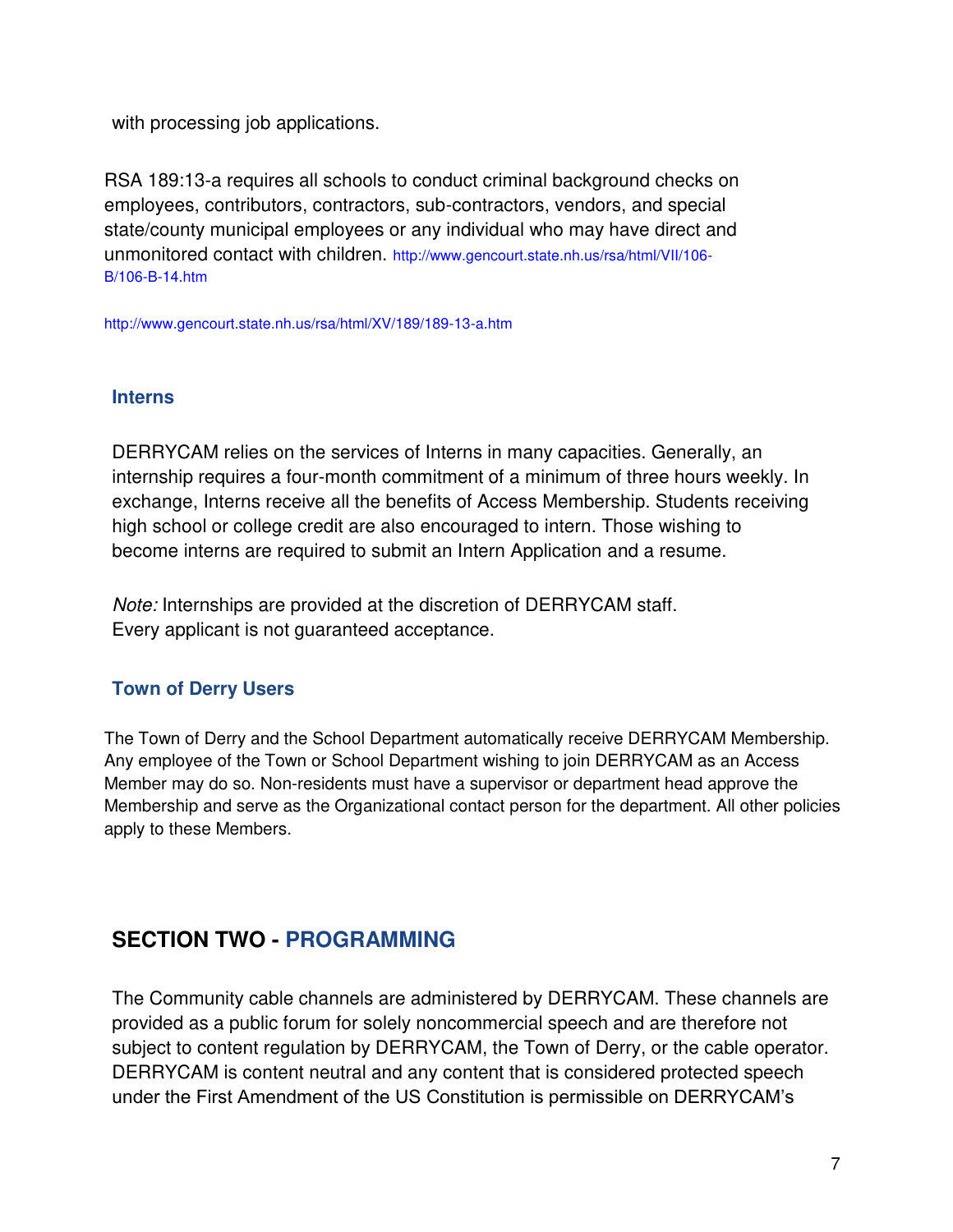channels. As a public forum, DERRYCAM's channels are available to all Derry residents for noncommercial, constitutionally protected speech on a nondiscriminatory basis. Such speech is subject only to reasonable time, place and manner requirements as defined in these programming policies. The Derry resident who provides programming for DERRYCAM's channels takes personal responsibility for the content of that programming by signing the Cablecast Agreement.

### **Submission of Programming**

*Definition:* For the purposes of these Programming Policies, the term "program provider" means the Derry resident or the Derry business/organization whose designated representative signs the Cablecast Agreement.

Time on DERRYCAM's channels is available for programming produced or sponsored by Members, or designated representatives from Derry businesses and organizations.

A Program Submission Form for Series or Single programs must accompany media submitted for cablecast. The Cablecast Agreement functions as a contract between the program provider and DERRYCAM. Series Cablecast Agreements must be resubmitted once per calendar year as long as the series is active. Formatting and labeling requirements are detailed on the Cablecast Agreement.

DERRYCAM staff has the right not to show or to stop a program if the audio and/or video signal is below minimum technical standards as determined by those monitoring the channel signal.

### **Program Delivery and Pickup**

Programs may be submitted in person by appointment between 10:00 am – 4:00 pm during normal DERRYCAM operating hours. Internet submissions are acceptable,

however, arrangements must be made with DERRYCAM Staff. Under special circumstances and only by permission of DERRYCAM Staff, shows may be mailed to DERRYCAM. A Cablecast Agreement and Program Submission Form must accompany all submissions of Single programs. The first episode in a Series must be submitted with a signed Cablecast Agreement and Program Submission Form. All subsequent Series episodes must be submitted at least five business days before their proposed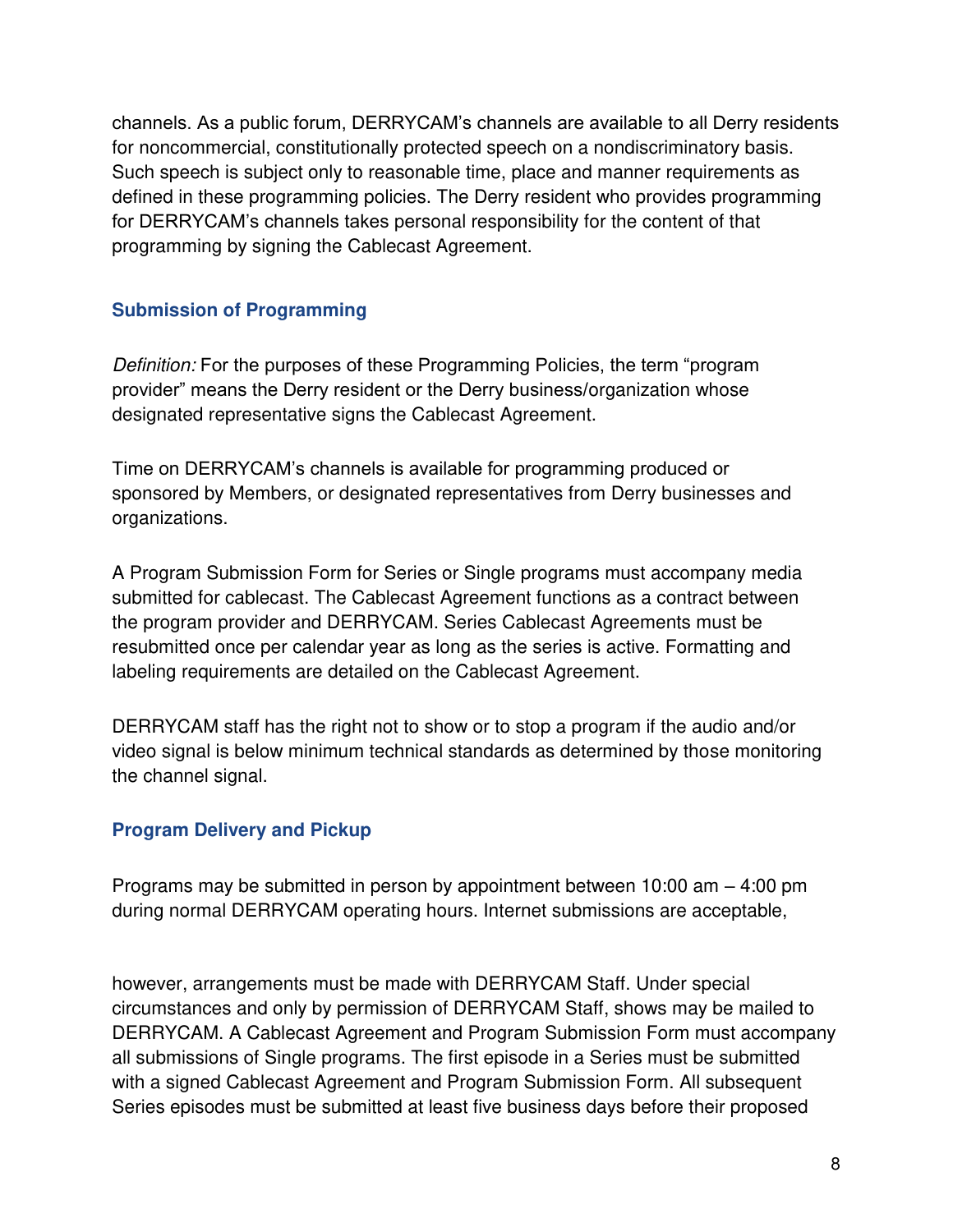scheduled cablecast and every submission must include a Program Submission Form. Exceptions may be made *only* at the discretion of DERRYCAM staff.

For each individual program or Series episode, program providers will have one month from the last cablecast date to pick up their programs. Media will not be returned by mail. Media left at DERRYCAM for over a month after the last scheduled play date becomes property of DERRYCAM. DERRYCAM is not responsible for media lost, stolen, broken, or erased while on the premises.

### **Content Responsibility and Liability**

The responsibility and liability for program content lies solely with the program provider, that is, the Derry resident or Derry business or organization whose designated representative signs the Cablecast Agreement. DERRYCAM, the cable operator, and the Town of Derry assume that the program provider has obtained all necessary releases and clearances. The program provider may be asked to furnish proof that proper releases and clearances have been obtained. DERRYCAM, the Town of Derry, and the cable operator are not responsible for the content of the programming shown on the community cable channels or on DERRYCAM's website or any other media outlets branded by DerryCAM

### **Programming Restrictions**

Presentation of the following is prohibited:

- Any advertising intended to promote the use of goods or services
- Any information or promotion of a lottery
- Programming that does not have clearances, releases, or other assurances from copyright holders and/or those appearing in the production

• Programming that falls below minimum technical standards for cablecast. Please see the Cablecast Agreement for information on formatting requirements.

• Programming that does not fall under constitutionally protected speech and raises serious risk of liability on the part of DERRYCAM. This may include, but is not limited to: libel, slander, unlawful invasion of privacy, sedition (advocacy of violent overthrow of the government), or obscene material.

*Obscene material as determined by the courts is material which:* 

• to the average person, applying contemporary community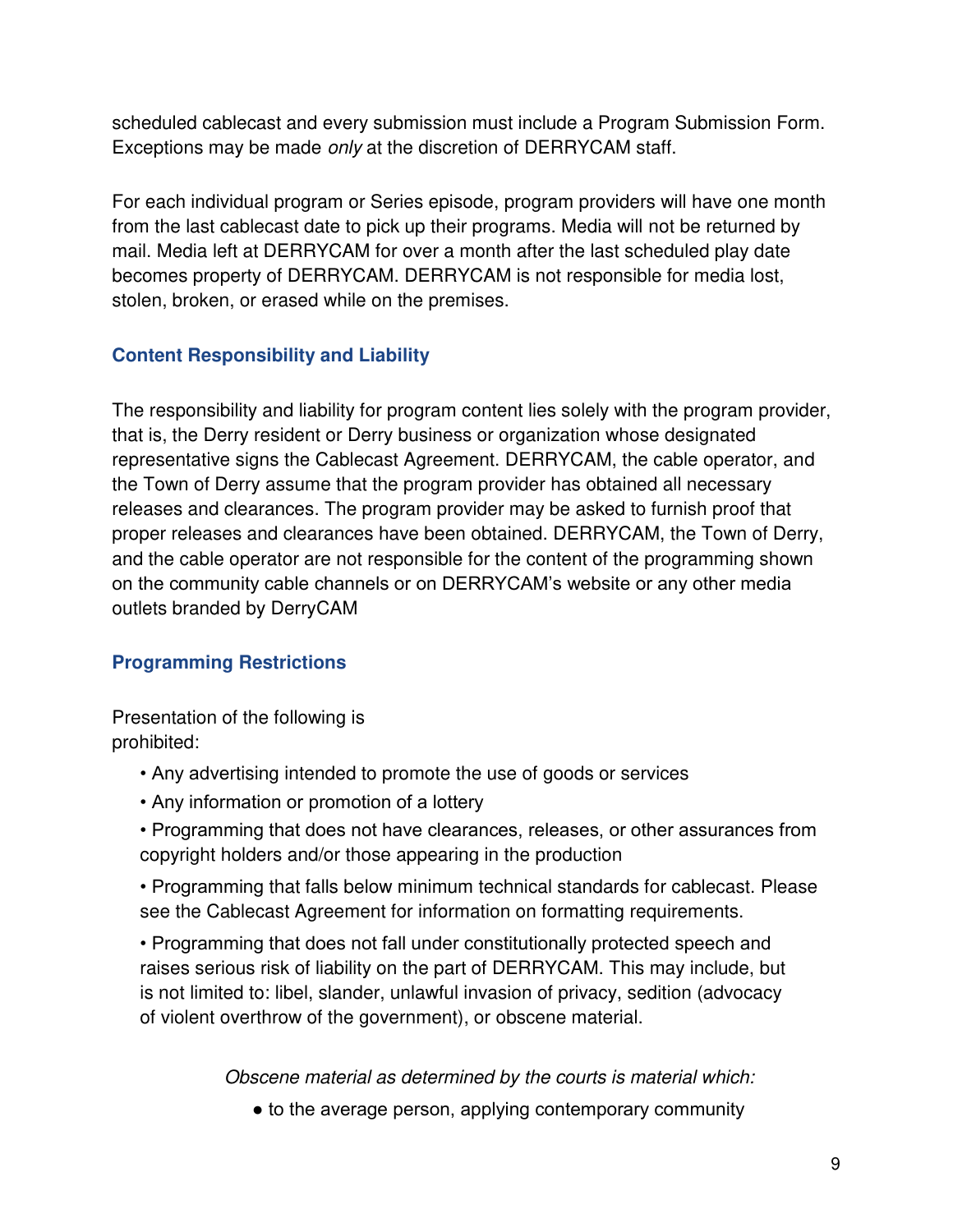standards, taken as a whole, appeals to the prurient interest.

● depicts or describes sexual content in a patently offensive way, and taken as a whole, lacks serious literary, artistic, political or scientific value.

Although commercial advertising is prohibited, programs may include acknowledgment of underwriting by individuals, businesses, organizations or grantors providing monetary or other assistance.

### **Potentially Objectionable Material**

Unlike obscene material, potentially objectionable material may be shown on DERRYCAM's channels, but DERRYCAM's staff will schedule this material between the hours of 10 PM and 5 AM. It is the responsibility of the program provider who signs the Cablecast Agreement to indicate on that Agreement whether or not a program includes potentially objectionable material.

Potentially objectionable material may include, but is not limited to:

- strong coarse language, intensely suggestive dialogue, or coarse indecent language
- intense sexual situations or explicit sexual activity
- intense or graphic physical violence or degradation
- most forms of nudity
- graphic depiction of medical procedures

*Note of clarification for Live Programming:* All programming, both live and pre-recorded segments within a live program, is subject to the full set of Programming policies and obligations. Currently, all live programming is scheduled before 8 PM and therefore may not contain any Potentially Objectionable Material.

*Note:* Any program provider who violates DERRYCAM's content guidelines or misrepresents the content of a program on the Cablecast Agreement will receive a written Notice of Violation. A second such offense will result in a second written Notice of Violation and the program will be scheduled between the hours of 10 PM and 5 AM. Scheduling decisions and Notices of Violation for programming infractions may be appealed.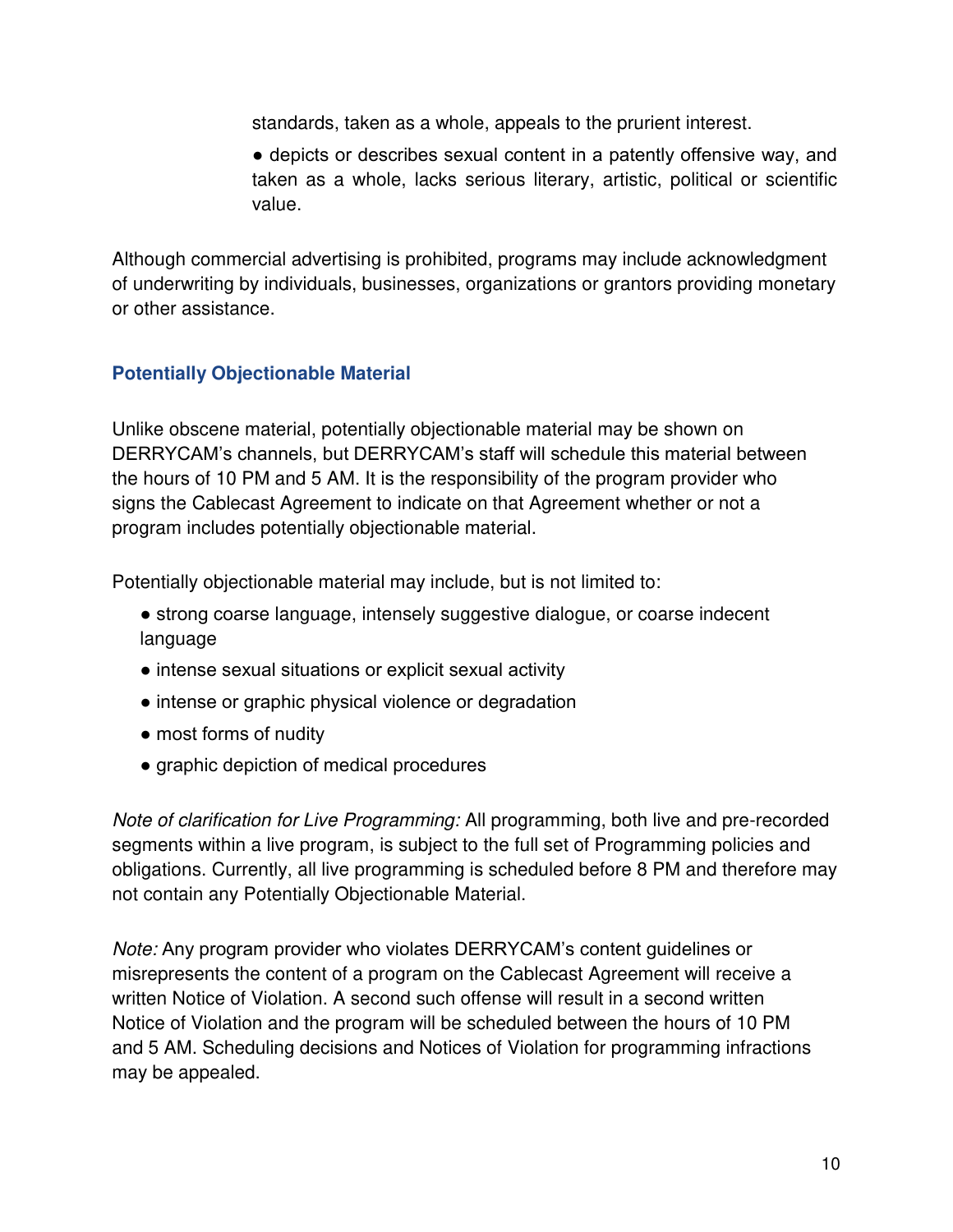DERRYCAM has the right to place a disclaimer before, during, and after any program that, as indicated by the program provider or in the best judgment of DERRYCAM staff, may be objectionable to cable subscribers. The disclaimer will advise viewer discretion for the program and will indicate that responsibility for the content of the program lies with the program provider and not with DERRYCAM, the Town of Derry, or the cable provider. If placed during the program such a notice will be as discreet as possible in order to avoid interference with the program content.

### **Scheduling**

DERRYCAM staff will program the channels with the goal of presenting a coherent schedule to cable subscribers, building the audience, diversifying programming, distributing channel time equitably, and minimizing technical issues*.* DERRYCAM staff will retain the right to schedule each program in a time slot that is appropriate for its content and likely audience.

Programs will be scheduled in a timely manner. Program providers will be notified of their timeslots the first time the program is broadcast on DERRYCAM Channels. Notification of subsequent timeslots is at the Programming Coordinator's discretion.

### **Scheduling Priorities**

When scheduling DERRYCAM's channels, first priority is given to programs produced by DERRYCAM Members. Second priority is given to programs produced by Derry residents who are not DERRYCAM Members. Third priority is given to non-local programs. Series and Single programs are considered separately; therefore a locally produced Single submission will not displace a non- local Series. DERRYCAM reserves the right to preempt all programs for live or special event coverage.

DERRYCAM staff will attempt to accommodate all requests and will not exclude any Derry resident from showing a program on the community channel. All programming schedule decisions by DERRYCAM staff are final.

Viewers may contact the Station Manager to request that programming be repeated and DERRYCAM staff will, to the best of its ability, try to satisfy such requests. At the discretion of DERRYCAM Staff, the program provider responsible for the program may be notified of the repeat.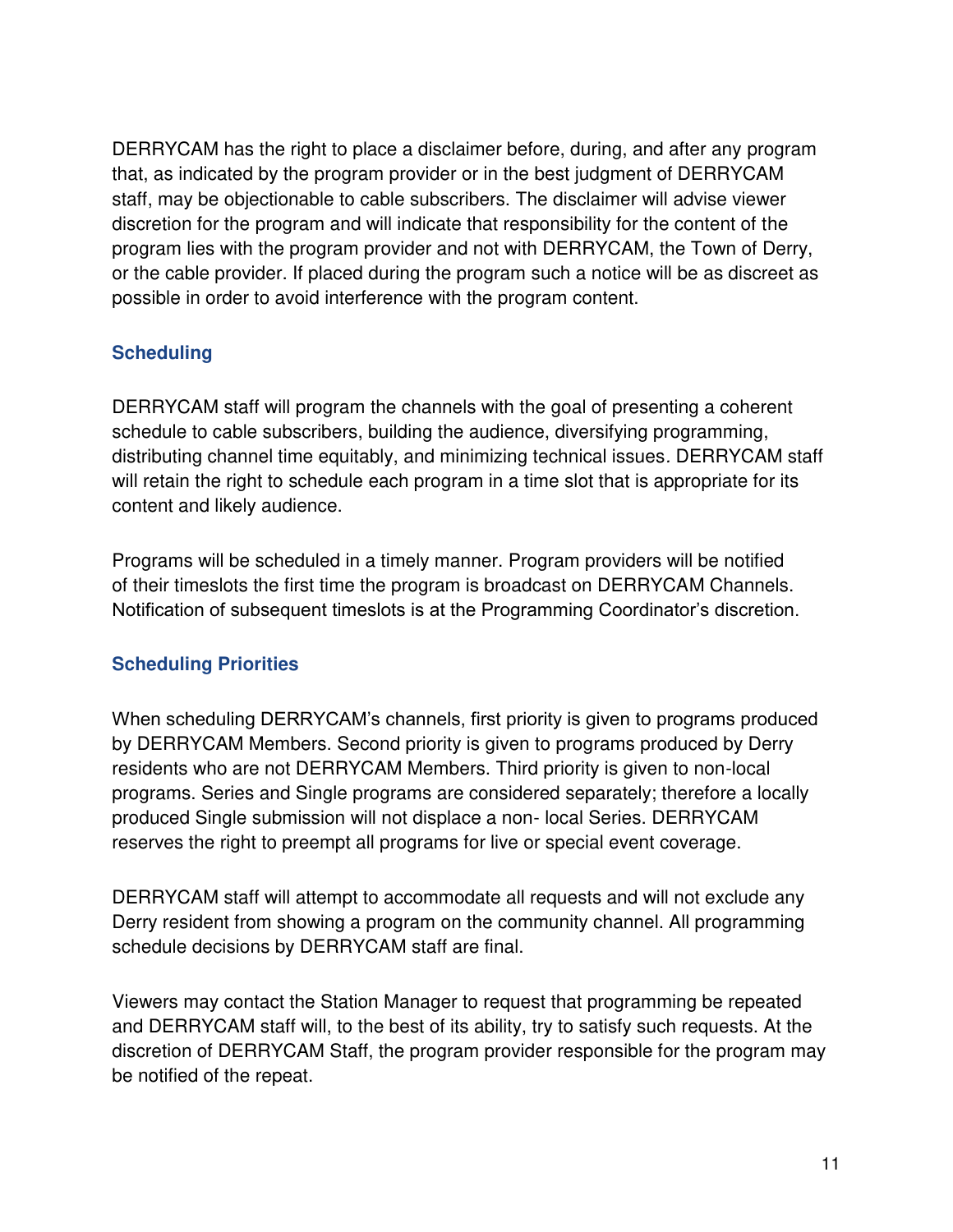### **Series Programming**

*Definition:* A Series consists of at least four new programs with a consistent theme and/or format. To meet the requirements of series programming, at least one new episode per month must be submitted.

Time slots: Persons providing a series may request a regular time slot, which will be granted when an appropriate time becomes available. Series time slots are renewed annually on a calendar-year basis and a Cablecast Agreement must be resubmitted at that time. DERRYCAM staff will attempt to provide a renewing Series the same time slot, however, the same time slot is not guaranteed.

In order to maintain a time slot, and to meet the requirements of a Series, the program provider must submit at least one new episode per month. New episodes should be submitted at least 48 hours prior to the cablecast date or by special arrangement with DERRYCAM Staff. Episodes that have previously played on DERRYCAM channels may be re-submitted only after at least six months have elapsed since the original cablecast. Cancellation of a Series time slot may result from a failure to meet the above conditions and is at the discretion of DERRYCAM Staff. DERRYCAM staff may require four episodes to be submitted with the renewal of a show previously cancelled due to episodes not being supplied in a timely manner*.* 

#### **Disclosure of Information and Comments**

Viewers and Members of the general public may leave comments or ask to be contacted by the program provider and DERRYCAM staff will relay that information. The name of a program provider will be provided upon request.

#### **Copies of Cablecast Programs**

Requests copies of a provided program shall be directed to the producer/program provider.

### **Use of Community Bulletin Board**

DERRYCAM operates an electronic Community Bulletin Board, which is shown on our various channels. Events or notices sponsored by non-profit organizations and the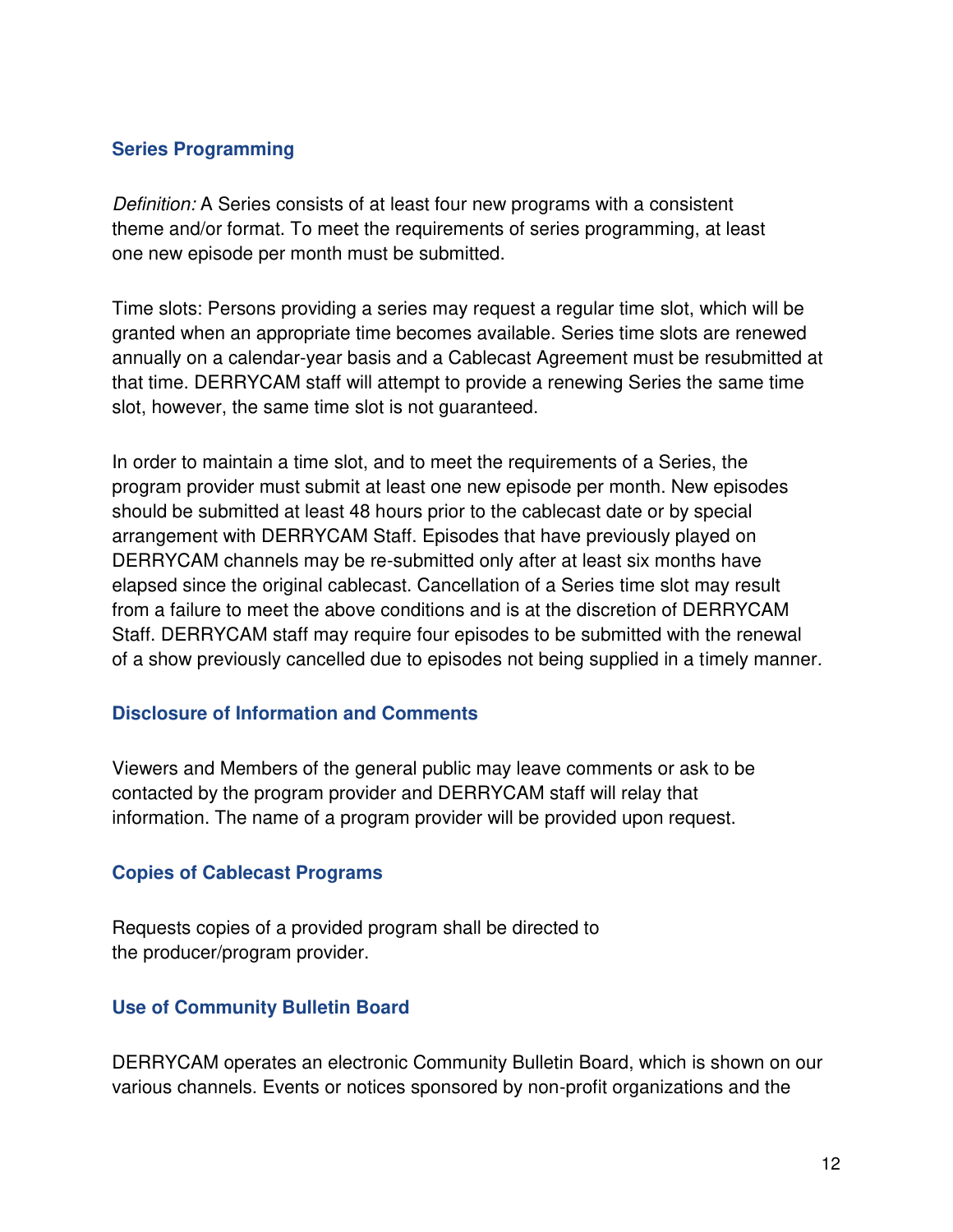Town of Derry are listed as space allows, and are generally shown for up to one month, prior to the posted event. DERRYCAM gives priority to Derry-related notices, but there is no guarantee that every notice submitted will be shown. All other programming

restrictions apply to the Community Bulletin Board.

Notices may be submitted by email to cable@DerryNH.org, visiting the Website or mail to Derry Community Access Media, 14 Manning Street, Derry, NH. 03038.

### **Political Campaigning**

Political candidates are subject to the same operating procedures as other members of the access channel: everyone in the community has equal access to the facilities and airtime, but there is no equal time rule. Derry Community Access Media will set aside enough time during the period before an election to cablecast a reasonable number of election-related programs. It is the responsibility of the candidates or those working on their behalf – not the responsibility of Derry Community Access Media – to become a member and produce programs. Any program promoting particular candidates or ballot questions must identify who produced, sponsored and/or paid for the production.

### **Publicity**

DERRYCAM staff will publicize programs in a variety of ways, including listings on the DERRYCAM website and on the Community Bulletin Board. Please consult DERRYCAM Staff for deadlines and more information. In addition, program providers are encouraged to consult the staff for guidance in preparing short promotional spots or utilizing other avenues for publicizing their program.

### **SECTION THREE - VIDEO PRODUCTION**

An Access Member wishing to produce a program using DERRYCAM's resources for distribution on DERRYCAM's channels must first attend an Orientation, complete or "test out" (at the Station Manager's discretion) of the required training courses and submit and have approved a Program Proposal prior to his or her first reservation of facilities.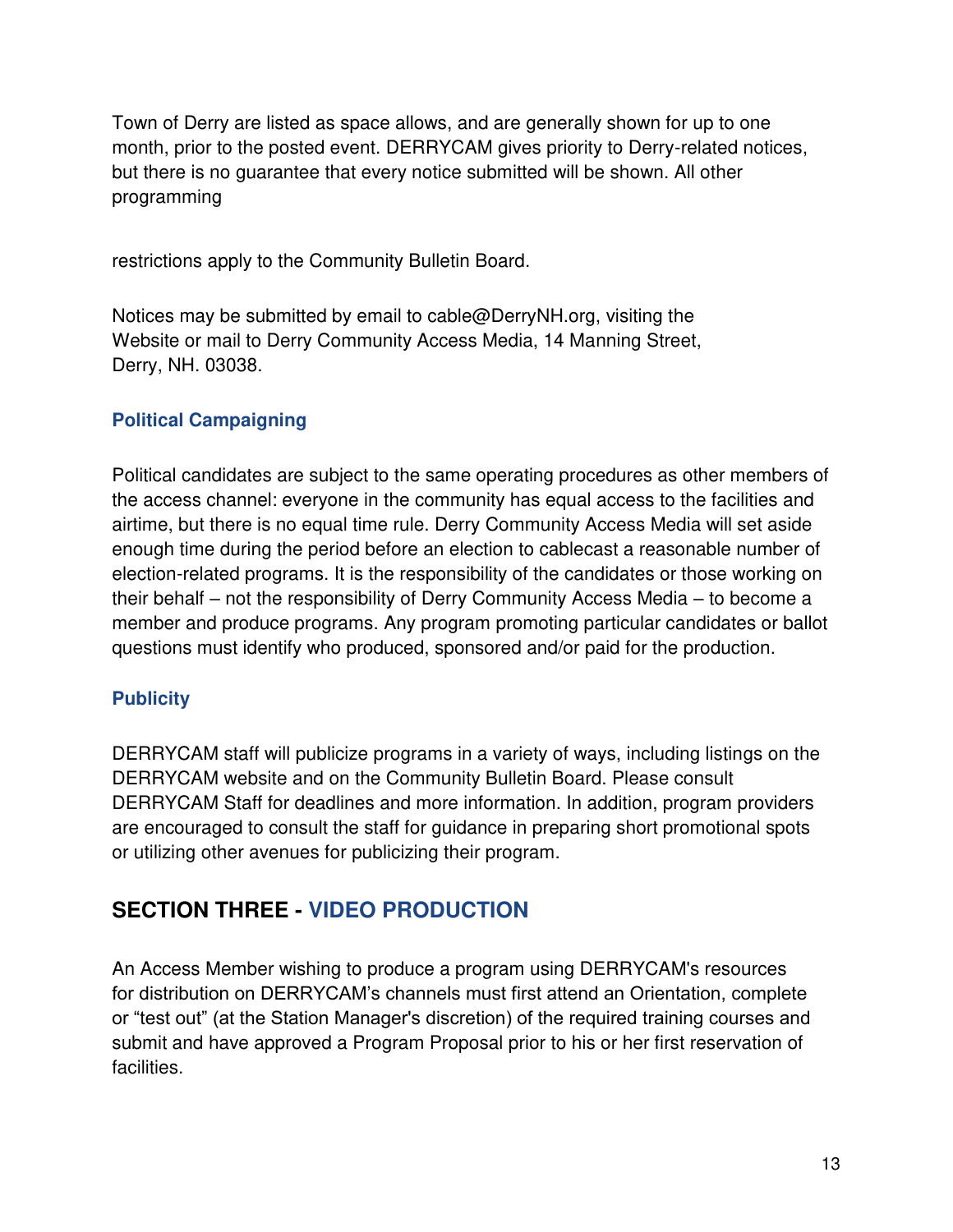Before producing a video, the following is required:

- Have an orientation
- Provide a signed copy of DeryCAM's Policies and Procedures
- Completed paperwork (ie. Membership Application, Program Proposal Form, Cablecast Program Submission Form)
- Completed or tested out of training ( $EP<sup>3</sup>$ )

All Access Members must agree to abide by all DERRYCAM policies regarding program ownership, distribution, and subsequent generation of revenues. A signed statement to this effect is required as a part of the Membership Application process.

Unless other arrangements are made, DERRYCAM reserves the right to premiere any program produced using DERRYCAM's equipment or facilities on the access channels. DERRYCAM may retain a copy of any program produced using DERRYCAM's equipment or facilities for unlimited distribution or for promotional purposes. DERRYCAM retains no rights to programming.

### **Production Groups**

Production groups may be arranged by DERRYCAM staff or by Members. These groups provide a structure for Members to work together to produce content for DERRYCAM distribution. One Access Member from the production group may be designated to submit a Production Contract for the group. Equipment and facility use by Members of the group is subject to the same allowances provided any production.

### **Unfinished Programs**

Access Members with outstanding Production Contracts, for which equipment and/or facilities have been used, are not guaranteed the approval of additional Production Contracts. A maximum of up to three months additional time beyond a Contract's due date will be permitted, at the discretion of the staff.

Access Members will be given a 2-month notice prior to the expiration of their Membership to complete any outstanding Production Contracts or renegotiate the terms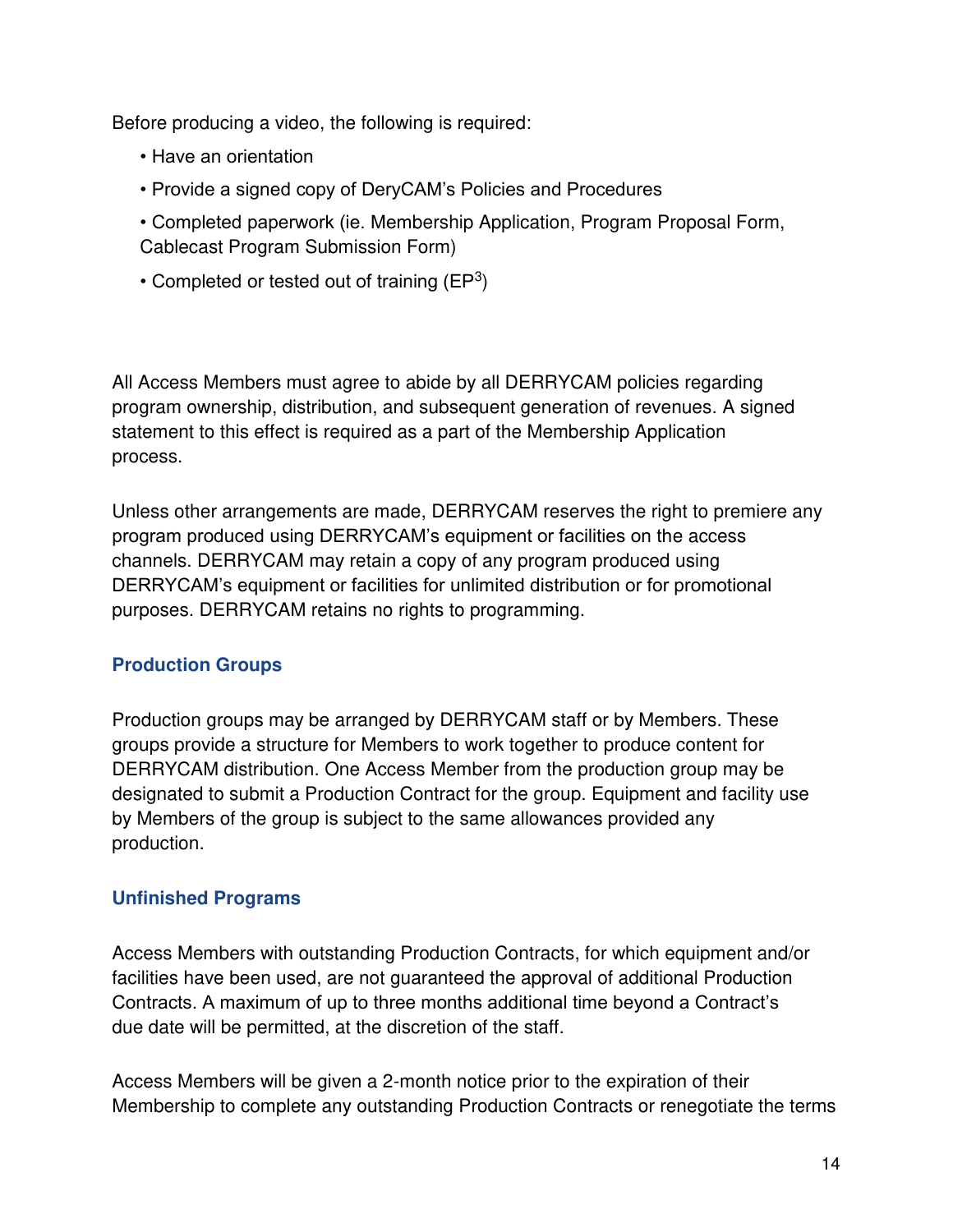of their Production Contracts subject to the above paragraph.

*Note:* Members may not originate contracts that have a completion date beyond 12 months.

### **Ownership**

The Access Member listed on the Cablecast Agreement as the owner of the program is responsible for the content and distribution of the program. It is the Access Member's responsibility to file an amended Cablecast Agreement if there are any changes in the ownership, copyright, or distribution of the program.

### **Sponsorship, Underwriting and Credits**

1. Commercial Advertising is prohibited from the access channels. Access Members using DERRYCAM equipment and facilities for the production of commercials will be in violation of policies.

Producers and distributors of programming on the channels are encouraged to find sponsors for their programs, provided that such sponsorship does not constitute commercial use of the access channels. Commercial use includes the promotion or the sale of products or services made available by persons, corporations or institutions. This includes sponsorship by an entity that may have a commercial interest in the subject of the program. Sponsors may be identified as providing grants or contributions to defray the cost of the program. For example, the following is acceptable: "This program has been made possible with the support of ......." The visual appearance may include the symbol or moving image of the logo of the entity. DERRYCAM staff, in advance of scheduling the applicable program, must approve all underwriting credits.

2. DERRYCAM may solicit and will accept sponsorships of DERRYCAM's channels, as well as underwriting of specific programs.

3. All programs using DERRYCAM facilities, resources, or equipment must credit Derry Community Access Media (not the initials DERRYCAM). The format is at the discretion of DerryCAM Staff, and will comply with DERRYCAM Branding Policy.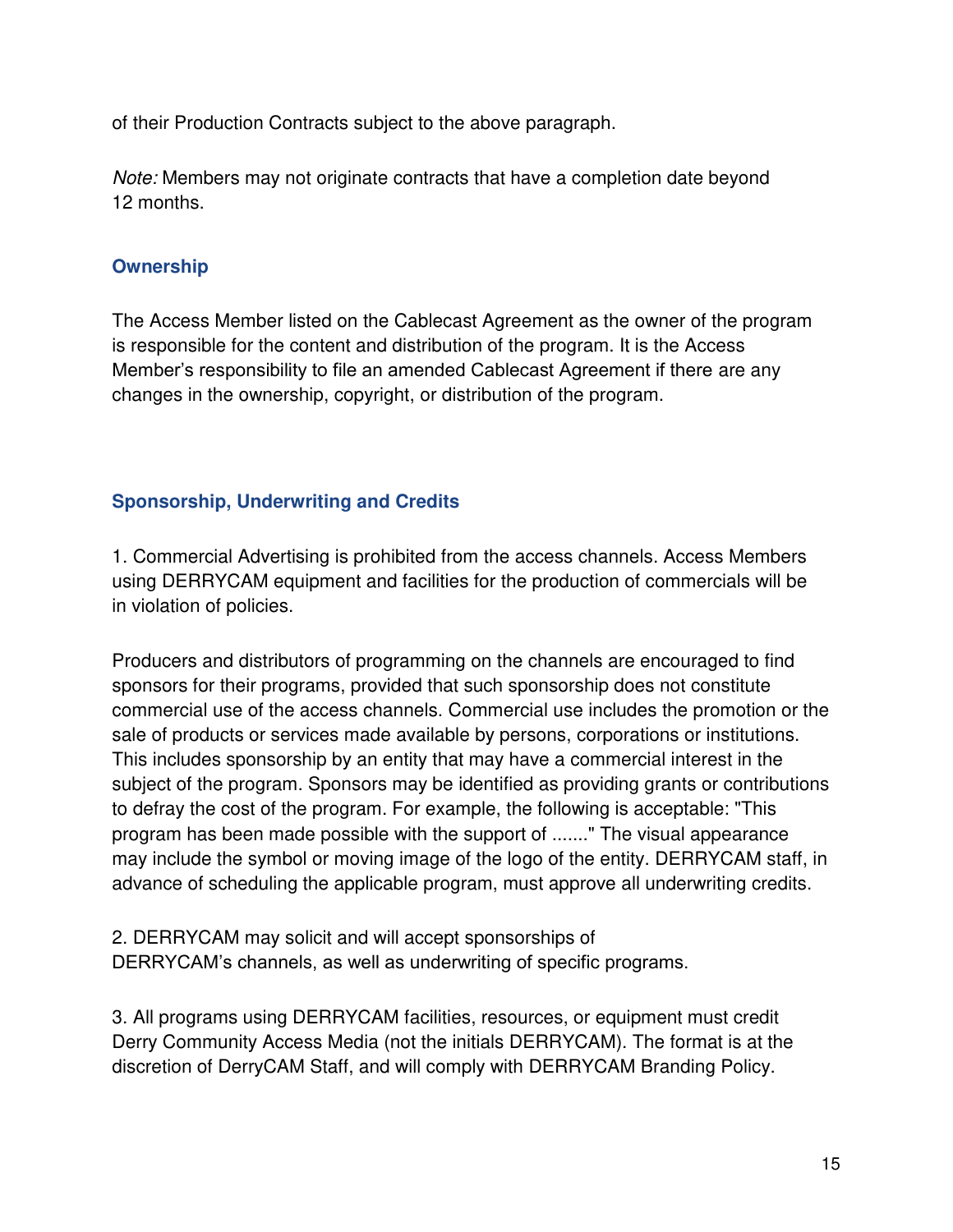### **Programming/Production By DERRYCAM**

When DERRYCAM produces programming, the organization is responsible for the content and holds the copyright. If DERRYCAM is working in collaboration with another organization or with an individual, the copyright is shared. DERRYCAM may solicit underwriting or sponsorship for these programs.

DERRYCAM may acquire programming for its channels at staff discretion. Programs will be selected on the basis of free or low-cost availability, timeliness, promoting a programming theme, or filling in programming gaps.

### **SECTION FOUR - TRAINING, WORKSHOPS and CERTIFICATION**

DERRYCAM offers Members an extensive training program in multimedia production. A free Orientation session is required for Members prior to enrolling in any of DERRYCAM classes. Class schedules are posted on the DERRYCAM website and on

the scheduling calendar in the facility.

Access Members may enroll in any workshop for which they have satisfied the prerequisites. Classes for groups can be arranged on an ad hoc basis. A minimum number of participants is required for each class to be held as scheduled.

*Note:* DERRYCAM encourages Members to make proposals to teach classes that are not currently offered.

### **Attendance**

Class slots are reserved on a first come first serve basis received by DerryCAM. If a class is full, Members may ask to be put on a waiting list. Members are expected to notify DERRYCAM no later than 24 hours prior to the class by leaving a message in the general voice mailbox if they are not able to attend the class. Those who fail to provide such notification will receive a Notice of Violation. Once a Member is 15 minutes late, a person on the waiting list will be allowed to take the open slot.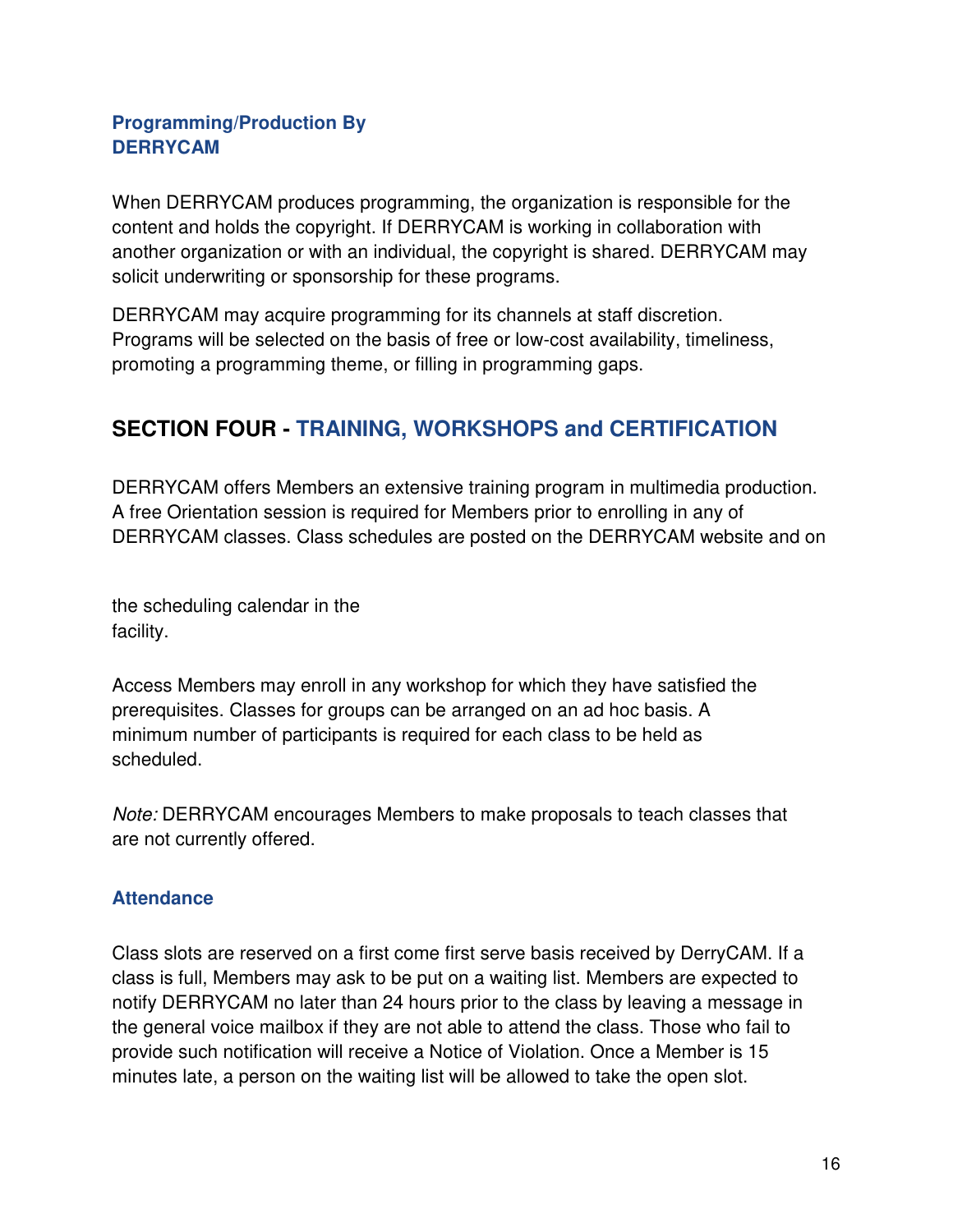### **Cancellation of Classes by DERRYCAM**

There is a posted minimum enrollment required for each class. If the minimum is not met, DERRYCAM *may* cancel the class. Further, DERRYCAM reserves the right to cancel classes at any time due to instructor illness, absent students, or at the reasonable request of the instructor.

### **Certification**

Access Members may be certified to use facilities, check out equipment, and take advanced classes by successfully completing the appropriate workshops:

1. Beginning Studio, Field, and Edit Equipment Certification (EP<sup>3</sup>):

○ Access Members must attend all sessions of a certification course, complete required hands-on and written tests, as well as meet the standards set by DERRYCAM staff and instructor.

2. Intermediate and Advanced Classes Certification:

○ Access Members who have completed the required prerequisites may enroll in Intermediate and Advanced certification classes. 3. Testing Out of Certification Classes:

○ Experienced producers may be certified and by- pass classes in studio, field production, and editing by passing a verbal test and a hands-on demonstration of equipment skills.

○ For specific equipment, DERRYCAM may require further demonstration of proficiency.

### **SECTION FIVE - EQUIPMENT RESOURCES**

Access Members wishing to reserve equipment must have an approved Program Proposal on file with DERRYCAM for each project. For a contract to be reviewed and approved, the Member must have completed or tested out of the required training courses on each facility or type of equipment and must have fulfilled any other prerequisites and obligations for previous Program Proposals. Three business days are required for approval of Production Contracts.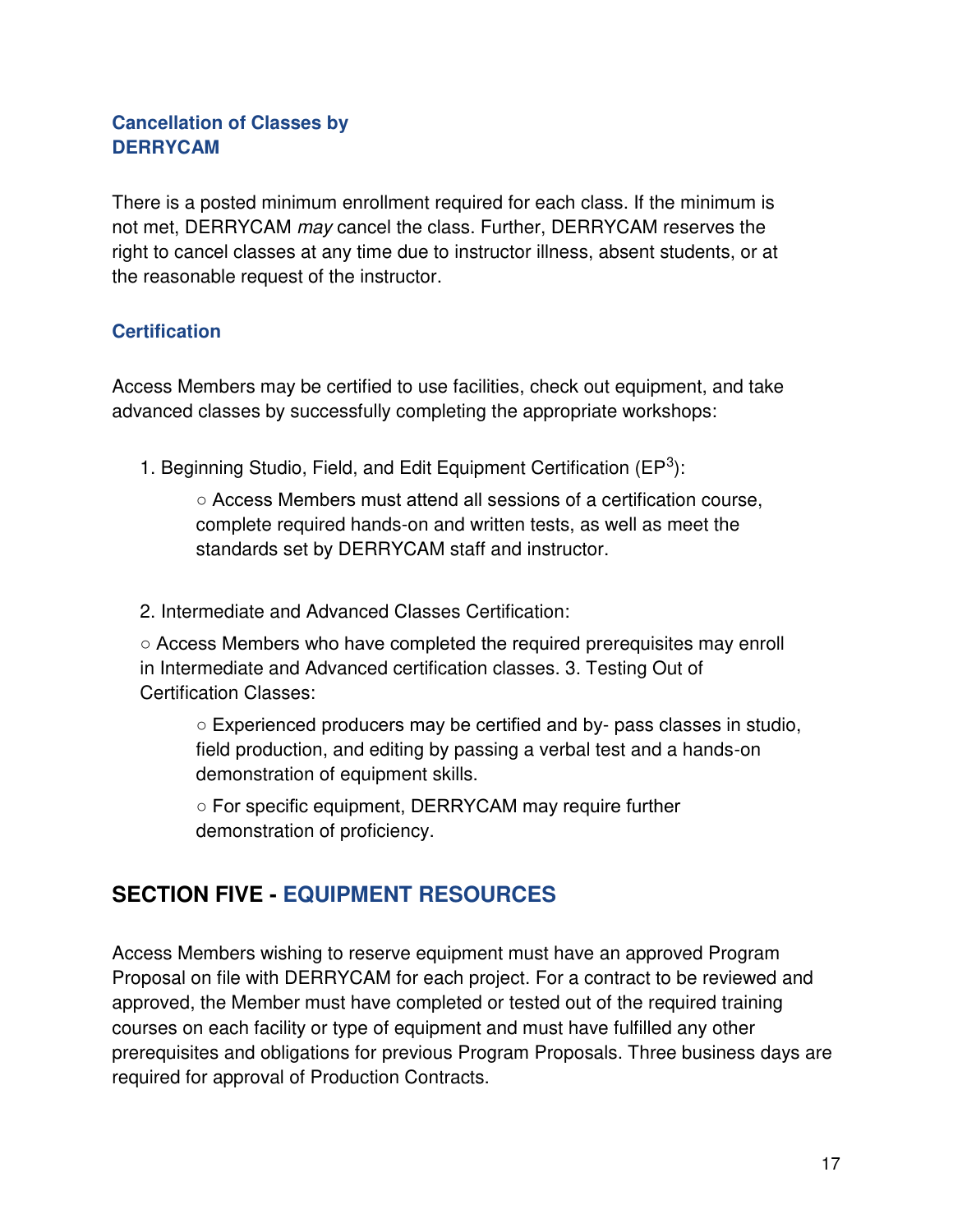Access Members may reserve portable production, post-production, or studio production equipment and facilities on a first-come, first-served basis.

Use of DERRYCAM's resources is only available to Access Members producing programs to be cablecast on DERRYCAM's channel.

*Note:* Equipment may not be used in hazardous situations that compromise the safety of the users or equipment. Portable equipment may not be used outside of New Hampshire without prior approval of DERRYCAM staff.

### **Reservations**

Once the Access Member has received notification of Program Proposal approval, he or she may reserve equipment by calling, visiting DERRYCAM by appointment, during its business hours, or use an online reservation system if one is in place. DERRYCAM staff will schedule the time for equipment pick-up and return at the time of the reservation. It is recommended that editing and portable production equipment be reserved no less than 24 hours in advance and the studio no less than 7 Business days in advance. Equipment may not be reserved more than 8 weeks in advance. DERRYCAM Staff have the right to decline any studio reservation requested with less

than 48 hours notice in advance of the reservation request.

Equipment must be picked up and returned on time and in proper condition at DERRYCAM. If equipment is not returned as scheduled, damaged, abused, or neglected the Member will receive a Notice of Violation and will jeopardize his or her equipment use privileges.

### **Equipment Use by Production Type**

Equipment allowances help DERRYCAM offer facilities to as many Members as possible. The number of equipment or facility uses available for each production is dependent upon the type of contract submitted.

Certification: up to two uses of portable production equipment, one studio use, and ten hours of editing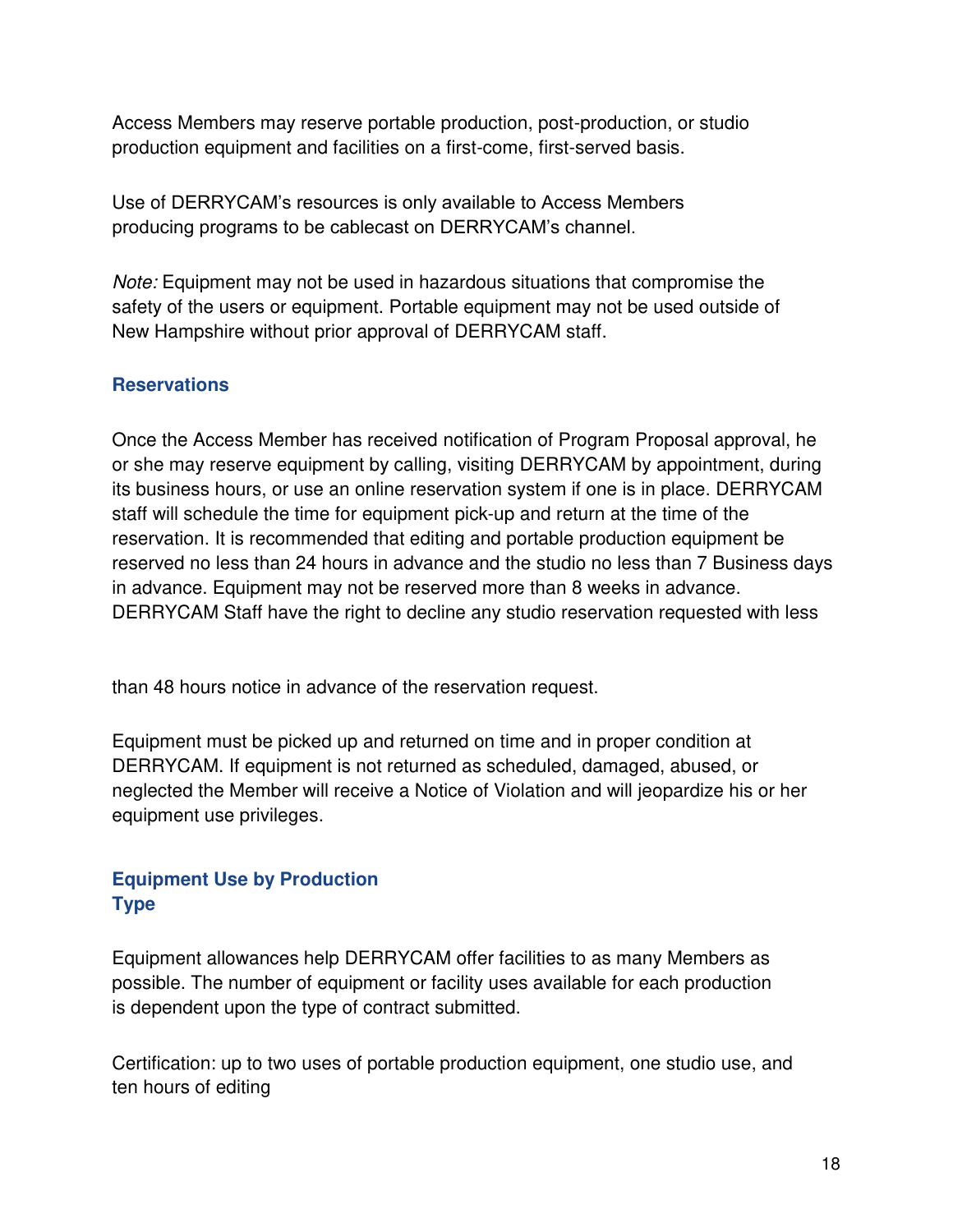Single Program: up to four uses of portable production equipment, three studio uses, and forty hours of editing

Series Episodes: the same equipment and facilities allowances as for a Single program per episode; new episodes must be submitted at least monthly.

Once an Access Member exceeds his or her equipment allowance, continued use will be at the discretion of the Station Manager.

### **Equipment Allowances**

*Editing* Members may reserve up to three hours per day to edit. If there is additional time in an edit suite available at the time of use, the Member may continue editing, at the discretion of the staff.

*Portable Production* Each 24-hour period constitutes one use of portable production equipment. Members reserving two portable cameras for a 24-hour period will be assessed two uses. Members using equipment during days that DERRYCAM is closed will not be assessed a use for that day.

*Studio* Producers may reserve the main studio and control room during DERRYCAM's

normal operating hours. Members will be encouraged to reserve a maximum of four hours per day, which will be assessed as one studio use.

### **Equipment and Facility Use Cancellations**

Out of respect for other users, Access Members are encouraged to give at least 24 hours notice when canceling any reserved use of DERRYCAM facilities or equipment. If a Member is more than 30 minutes late for a reservation without notification the reservation may be cancelled. A Notice of Violation may be issued if a reservation is not cancelled by 10AM on the date of the intended use.

### **Insurance and Liability**

The Access Member, or his or her parent or guardian, are responsible for any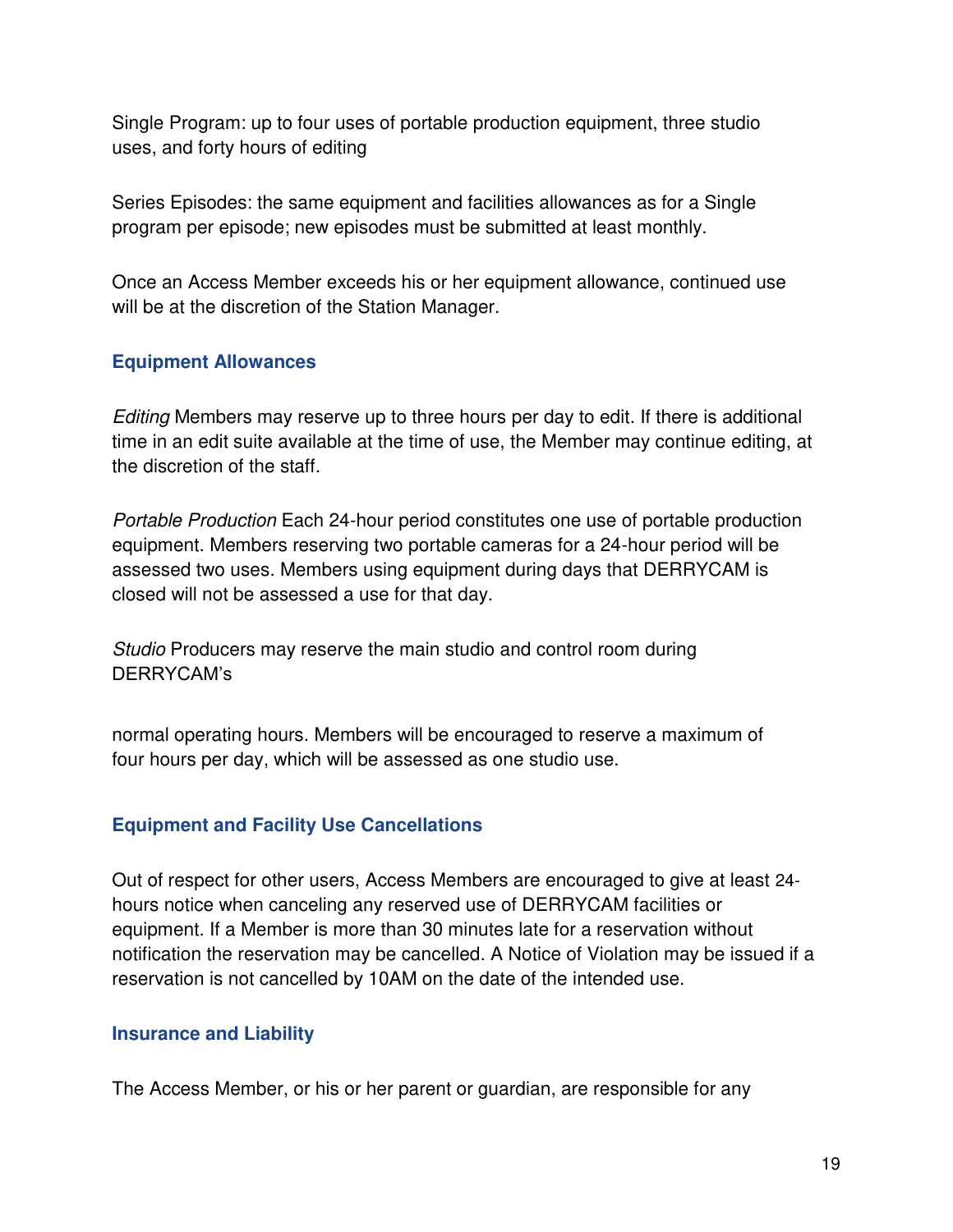damage to or loss of the equipment. If the equipment is stolen, a police report must be submitted.

### **Portable Production**

At the time of each use, an Equipment Check-Out form must be signed by the Access Member who has signed the Program Proposal ("contracted Member"); that Member, or, if under age, his or her parent or guardian, personally assumes all responsibility and liability for the equipment. That Member may not allow non-contracted or non- Members to use the equipment or facilities reserved for them, *only* the DERRYCAM Member can use the equipment they are certified on. The Member must have the equipment in his or her possession at all times. The reserved equipment may only be signed for by the "contracted Member" and the same Member is expected to return the equipment on or before the designated drop off time.

DERRYCAM will assure that all equipment being checked out is in good working order. It is strongly suggested however, that Access Members set up and test the equipment before leaving the building. In the interest of maintaining the equipment in good working order, borrowers are responsible for notifying the staff if there are any problems with the equipment they use. Access Members cannot borrow additional equipment until all previously checked out items have been returned in good working order. Additional equipment such as additional batteries or cables may be checked out for current reservation at the DERRYCAM Staff discretion.

In the event that the producer has not been certified to use a particular piece of

equipment, a certified Member officially involved in the production may reserve and use that equipment.

### **Studio Production**

*Definitions:* There are two key people for any shoot, the producer and the engineer. Often, they are the same. The responsibility of the engineer is to be in charge of all technical matters, answering crew questions, balancing cameras, and breaking down the studio. The role of the producer is to take responsibility for reservations, guests, and crew, and to act as contact person for DERRYCAM before, during, and after a shoot. For a series production, there *may* be different people filling these roles for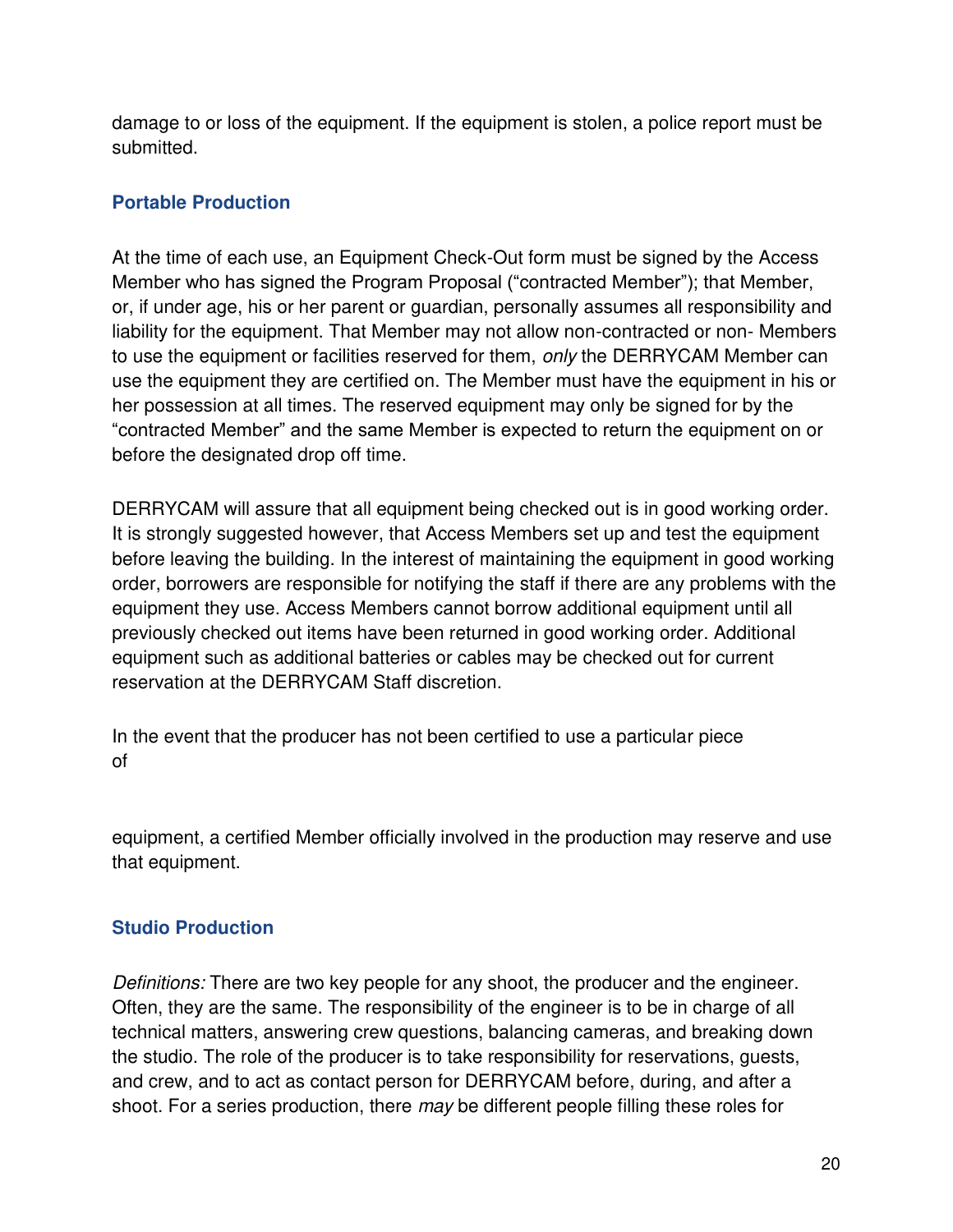different episodes.

It is the Producer's responsibility to arrange for all crew members for his or her shoot. When a studio reservation is made, DERRYCAM staff will assume that the Producer will make arrangements for a knowledgeable crew. 100% of the technical crew must be DERRYCAM certified Members. The producer, at DERRYCAM's discretion, may bring in additional crew but they must become Affiliate Members. If extra assistance is needed, with two weeks' notice, DERRYCAM staff may be able to identify interns, production assistants and independent contributor to help with a specific shoot. Followup arrangements and confirmation are the responsibility of the Producer.

A staff Member will be available to answer questions on an "on call/oversight" basis. If a staff Member is needed to engineer or assist in any other way with the production, arrangements must be made in advance.

Live studio productions must be arranged 14 business days in advance with coordination between reserving the studio and receiving approval for channel time from the DERRYCAM Station Manager. Reservations, subject to availability*, may* be made closer to the date of the studio use, but only at the discretion of the staff. Live programs, even if started late, must end at the scheduled time due to channel scheduling priority.

### **General Rules for the Studio**

- Do not re-wire, re-configure or bring in equipment without advance permission of a DERRYCAM staff person.
- All studio equipment must stay in the studio and cannot be used for remote shoots.
- Smoking, eating, drinking (except for talent as part of the production) are prohibited in the studio and master control room.
- Report any broken or malfunctioning equipment to the DERRYCAM staff in charge.
- Studio audience is limited to production location. The producer is responsible for the traffic and questions of guests.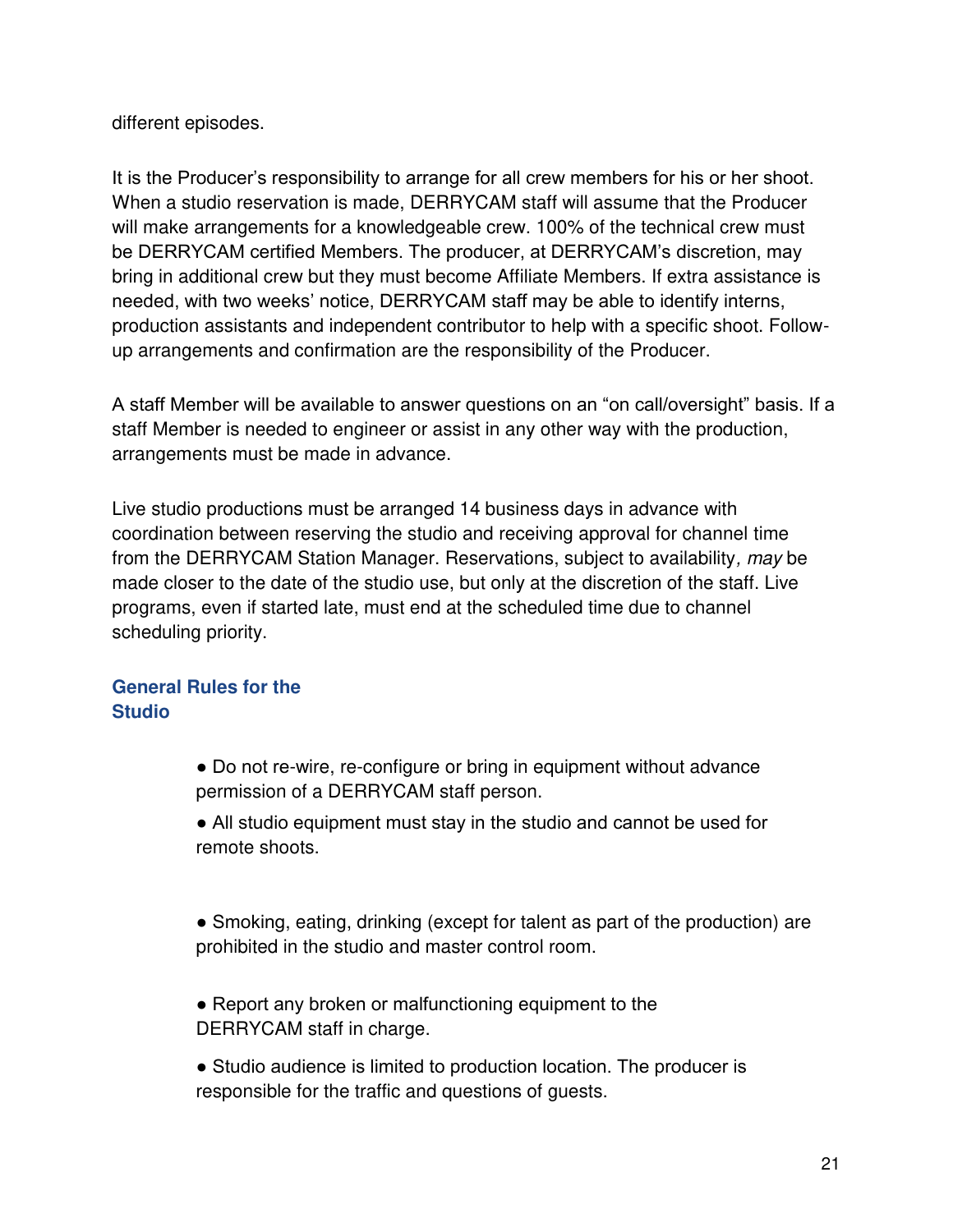- Reservations are not transferable from one Member to another.
- Crew and talent should not arrive earlier than the time reserved.

● DERRYCAM office supplies, furniture, etc, should not be used without permission of staff.

• DERRYCAM has no storage space.

• DERRYCAM cannot take responsibility for anything left and may throw away any leftover materials.

• The curtain and walls are fragile. Do not stick anything to them, move the curtain with clean hands only, and keep all sharp objects away from walls & curtain.

• Cameras shall not be moved onto the set during set-up of lights. Whenever the ladder is on the set, the cameras should not be.

• Use caution when handling the lighting fixtures as they are heavy and can get extremely hot.

• Safety chains should be the last thing undone when taking the lights down and the first thing attached when putting the lights up.

• Never stand on or roll anything over the cables.

• Use only masking tape or gaff tape - not duct tape or transparent tape on the floor.

- Do not mark the camera monitors.
- Do not take a camera off of the tripod.

• Leave enough time to strike the set and clean up the studio. See information in studio for placement of equipment.

### **SECTION SIX - INDIVIDUAL MEMBER RESPONSIBILITY**

Members are responsible for the DERRYCAM facilities and equipment signed out to them. This includes responsibility for the actions of all guests, assistants, crew and others involved in the member production at DERRYCAM facilities. DERRYCAM is not responsible for agreements between Members and any other parties.

### **Violations of Policy**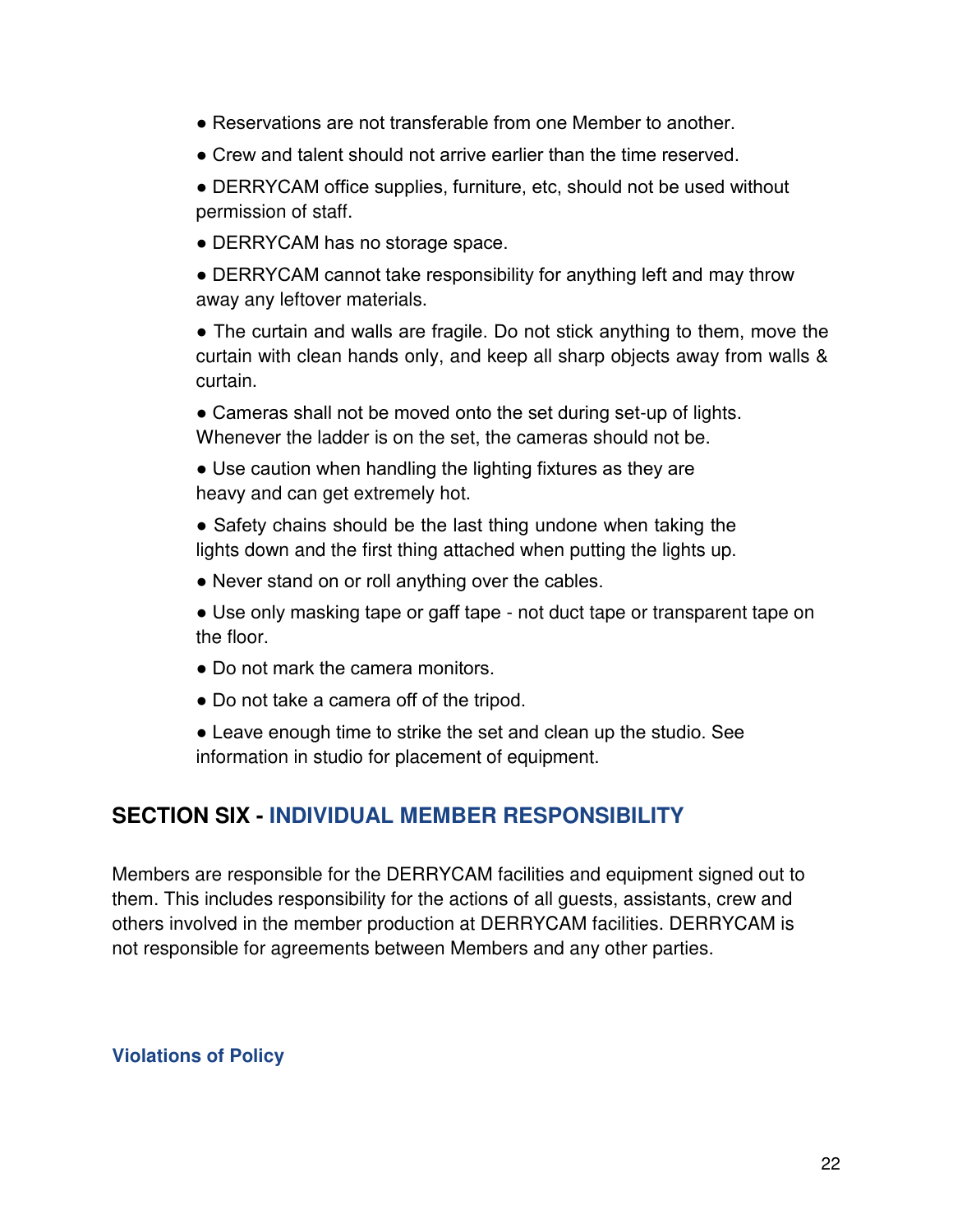In order for these policies to be effective and to keep DERRYCAM operations running smoothly, a system has been instituted to address violations of policy. There are two levels of violations, major and minor, with corresponding restrictions on a Member's privileges (see 1 and 2 below).

If a staff person believes that a Member is in violation of DERRYCAM's policies, he or she will issue a Notice of Violation within one week of the incident. A copy of the Notice of Violation is sent to the Station Manager or designee for authorization and is immediately mailed to the Member's address on file. An additional copy of the Notice of Violation is kept in the Membership files.

1. Major Violations may include, but are not limited to:

- commercial or profit-making use of facilities without prior notification
- misrepresentation of a Member's affiliation with DERRYCAM to others
- falsifying forms or other fraudulent activity
- taking or reserving equipment without staff permission
- abuse of equipment, including attempted repair
- changing the wiring, connections or attaching accessories without staff authorization
- attempt to install unauthorized software or otherwise alter a computer
- entering areas posted as off-limits
- abuse or harassment of staff or other Members

Consequences of major violations will result in an immediate, 90-day suspension of Membership privileges, as listed in Section One.

- 2. Minor Violations may include, but are not limited to:
	- failure to attend a scheduled training session in accordance with Section Four
	- failure to cancel a reservation in accordance with Section Five
	- late pick-up or return of equipment without notification or approval
	- violation of DERRYCAM's content guidelines or misrepresentation of the content of a program on the Cablecast Agreement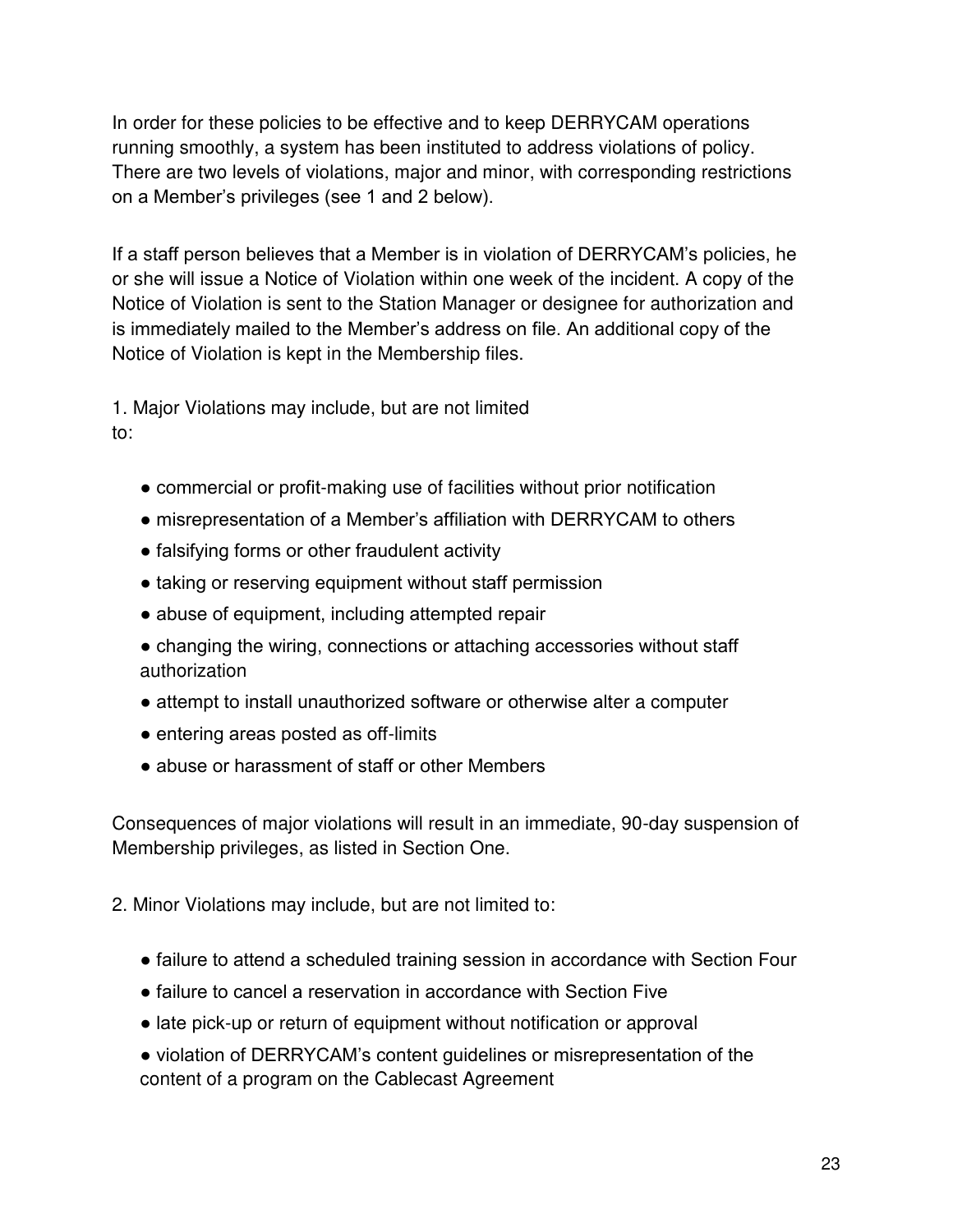- careless mishandling of equipment
- eating, drinking or smoking in undesignated areas of the facility
- failure to clean up after using facilities

Consequences of minor violations will result in the following series of actions within a one-year period:

First Violation: a written warning Second violation: a written warning Third Violation: 30-day suspension of privileges in Section One Fourth Violation: 90-day suspension of privileges in Section One Fifth Violation: 1-year suspension of privileges in Section One

All suspensions take effect immediately after authorization by the Station Manager or designee. Any scheduled equipment and facility use will be cancelled. At the discretion of the Station Manager, an immediate 30-day suspension may be issued for a minor violation.

Upon violation of the policy and/or procedure, an individual's membership may be revoked or suspended for a specific amount of time. Such violations/causes include: consistent inability to share facilities with others being a disruptive influence, abuse gross misrepresentation, harassment of others, illegal activities, or commercial or profit-making use of facilities without prior notification to DerryCAM. Any Member proposed to be removed shall be entitled to 10 days' notice in writing by mail.

### **Appeals**

If a Member believes that a suspension is unjustified, he or she may initiate an appeal in the following manner:

The Cable Division Coordinator will review appeals. Contact must occur within 10 days, a Member shall contact the Cable Division Coordinator, in writing and through the staff, and request a review. Members may either provide their appeal in writing or discuss it in a meeting with the Cable Division Coordinator. The Cable Division Coordinator will inform the Member of their decision no later than 48 hours after meeting.

The Cable Division Coordinator may elect to either uphold the existing suspension, reject the suspension, or limit the suspension to certain areas of privilege. These areas of privilege include: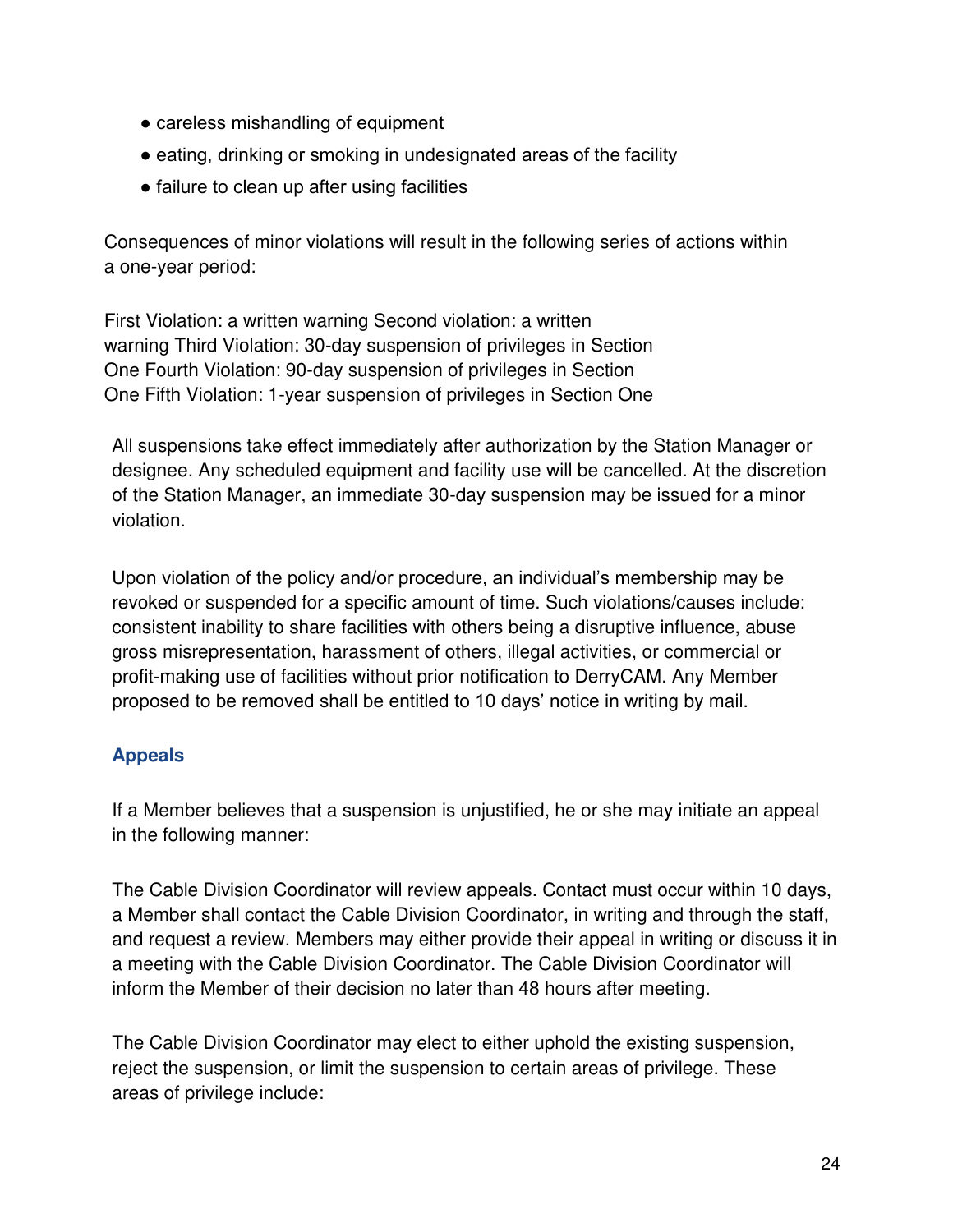- All/limited access to DERRYCAM's facilities, including commercial rentals
- All/limited access to DERRYCAM's Membership privileges
- Use of equipment
- Registering for courses

If a Member is unsatisfied with the decision of the Cable Division Coordinator, he or she may appeal to the Town Administrator's office for review. The Member must request this appeal within 1 week of receiving the decision from the Cable Division Coordinator. The Town Administrator's office will notify the Member of its decision within 5 business days.

At the discretion of the Cable Division Coordinator, a Member may use the facilities during the appeal process.

### **Complaints**

Members are encouraged to resolve difficulties at the staff level. However, Members may file formal complaints with DERRYCAM. The complaint process can be initiated in the following manner: 1. A Member may write a letter to the Station Manager, outlining the problem and suggesting a solution. A response will be sent to the Member within 10 working days.

2. If the Member is unsatisfied with the response from the Cable Division Coordinator, he or she may write a letter requesting either a meeting or a written response from the Station Manager. The Station Manager shall respond with a decision no later than 5 business days after meeting or receiving the letter.

3. Town Administrator and Town Council may elect to review an action of the Station Manager at their discretion.

### **SECTION SEVEN - OTHER POLICIES and CONDITIONS**

### **Media Sales**

DERRYCAM is not responsible for defective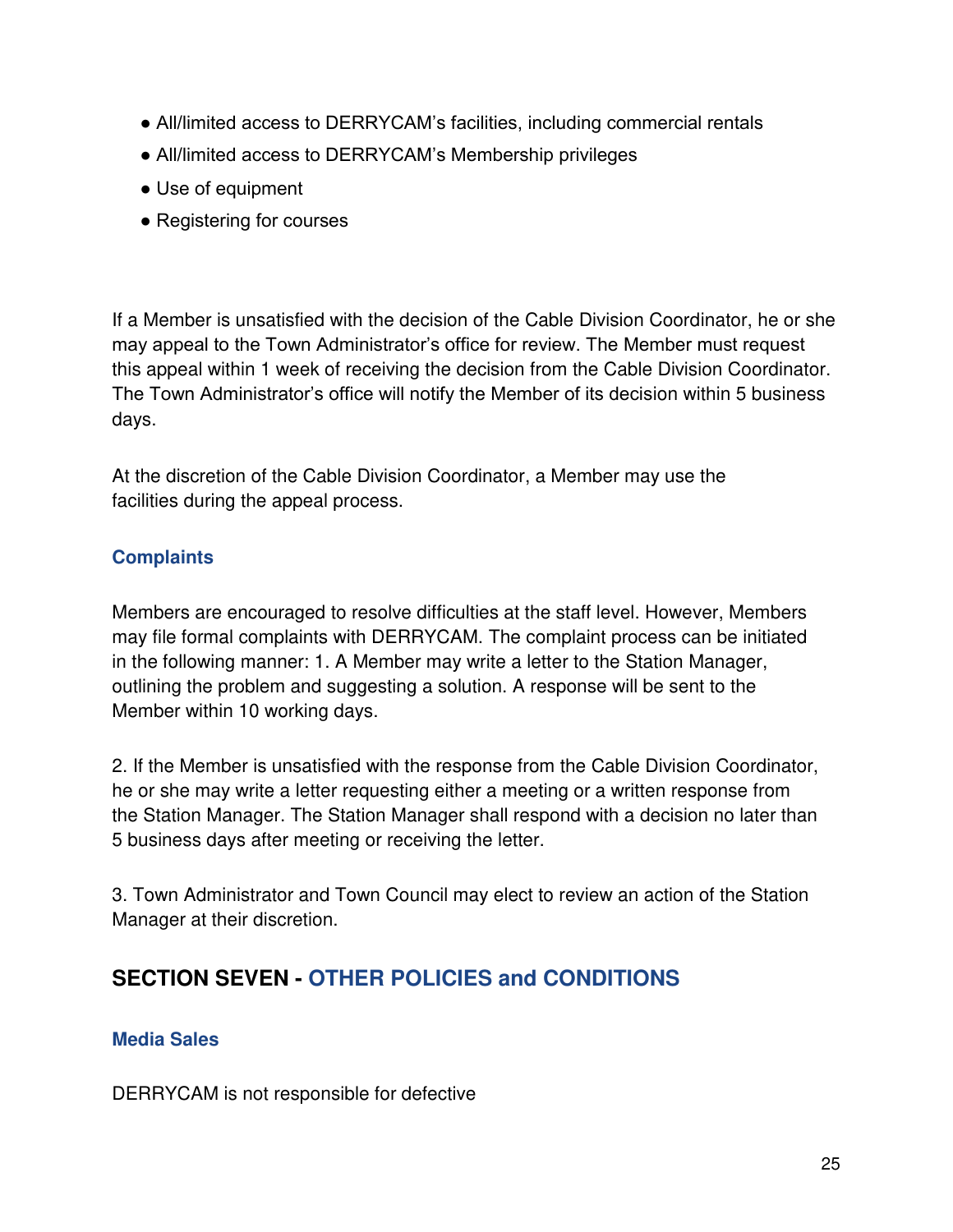media.

### **Copies of Programs**

Members are permitted to use the edit computer or Dub Machine to make 1 copy of their program for personal use at no charge. DERRYCAM can make additional copies if needed.

### **Members Contact Information**

Provided the Member gives permission, email addresses and phone numbers of DERRYCAM Members will be made available to other Members for the purpose of networking, productions, and other DERRYCAM business. Provided that the Member gives permission, DERRYCAM may make available contact information to the producer of a show.

On a limited basis, and for the purposes of production or other DERRYCAM-related business, Members may communicate with other Members via DERRYCAM's electronic mailings. Materials to be distributed require previous approval and will be included at the discretion of DERRYCAM. Members are encouraged to use email.

*Note:* DERRYCAM is not liable for any unauthorized release of names.

### **Contributors**

DERRYCAM relies heavily on the services of Contributing Producers. DERRYCAM Members are encouraged and required to contribute during and after their training/certification in order to further develop their skills and to help DERRYCAM serve the community.

### **Misrepresentation**

Members of DERRYCAM must not misrepresent themselves as employees of DERRYCAM or as having the ability to speak for DERRYCAM. Such action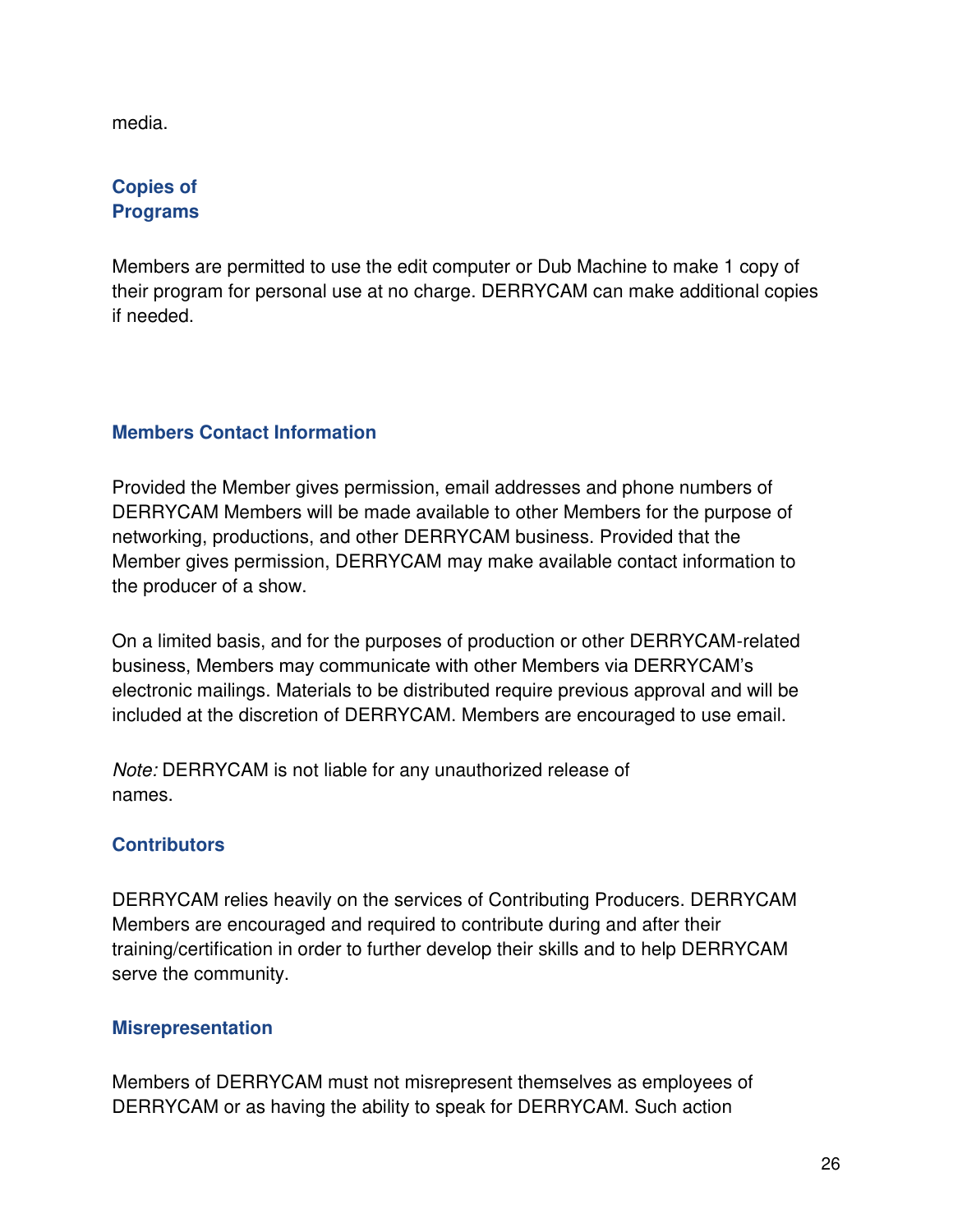may result in a temporary or permanent suspension of Membership and privileges.

### **Facility Rules**

- Access Members are expected to clean up after themselves each time they use the facility.
- Eating and drinking are allowed only in designated areas.
- No smoking period.
- Animals are not allowed in the building with the exception of service dogs.
- Props. DERRYCAM provides some props and supplies for sets. Members may store props on the premises for no more than 48 hours.
- DERRYCAM's office supplies, furniture, etc. may not be used for sets and may not be used without permission of the staff.

### **Right to Refuse**

DERRYCAM staff reserves the right to refuse the use of its facilities to any individual who appears to be under the influence of alcohol or drugs or who interferes with the orderly conduct of business.

### **Indemnification**

Users of the facilities shall indemnify DERRYCAM, the cable operator, and the Town of Derry and its employees against any and all liability arising from any use of facilities and resources or from breach of the Members Policies.

### **Interpretation**

When the implementation of these policies and procedures are subject to interpretation, decisions shall be at the discretion of the Station Manager or designee.

### **Denial of Services**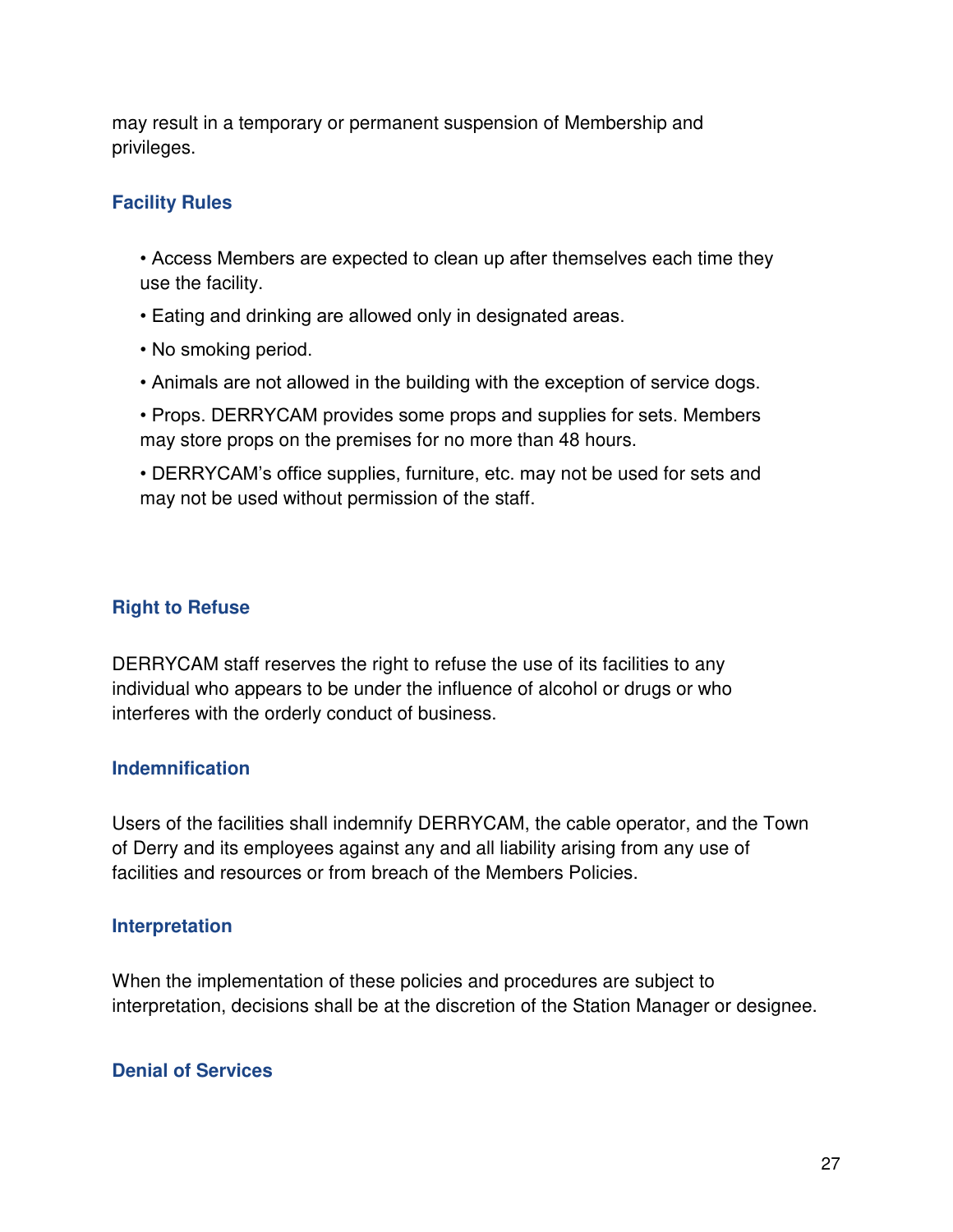DERRYCAM has the right to deny membership, access, and other services to any individual or group who has exhibited disruptive behavior at DERRYCAM or any other public access center or organization.

I acknowledge and agree to abide by the guidelines and rules outlined in this manual.

Signature:\_\_\_\_\_\_\_\_\_\_\_\_\_\_\_\_\_\_\_\_\_\_\_\_\_\_\_\_\_\_\_\_\_\_\_ Date:\_\_\_\_\_\_\_\_\_\_\_\_\_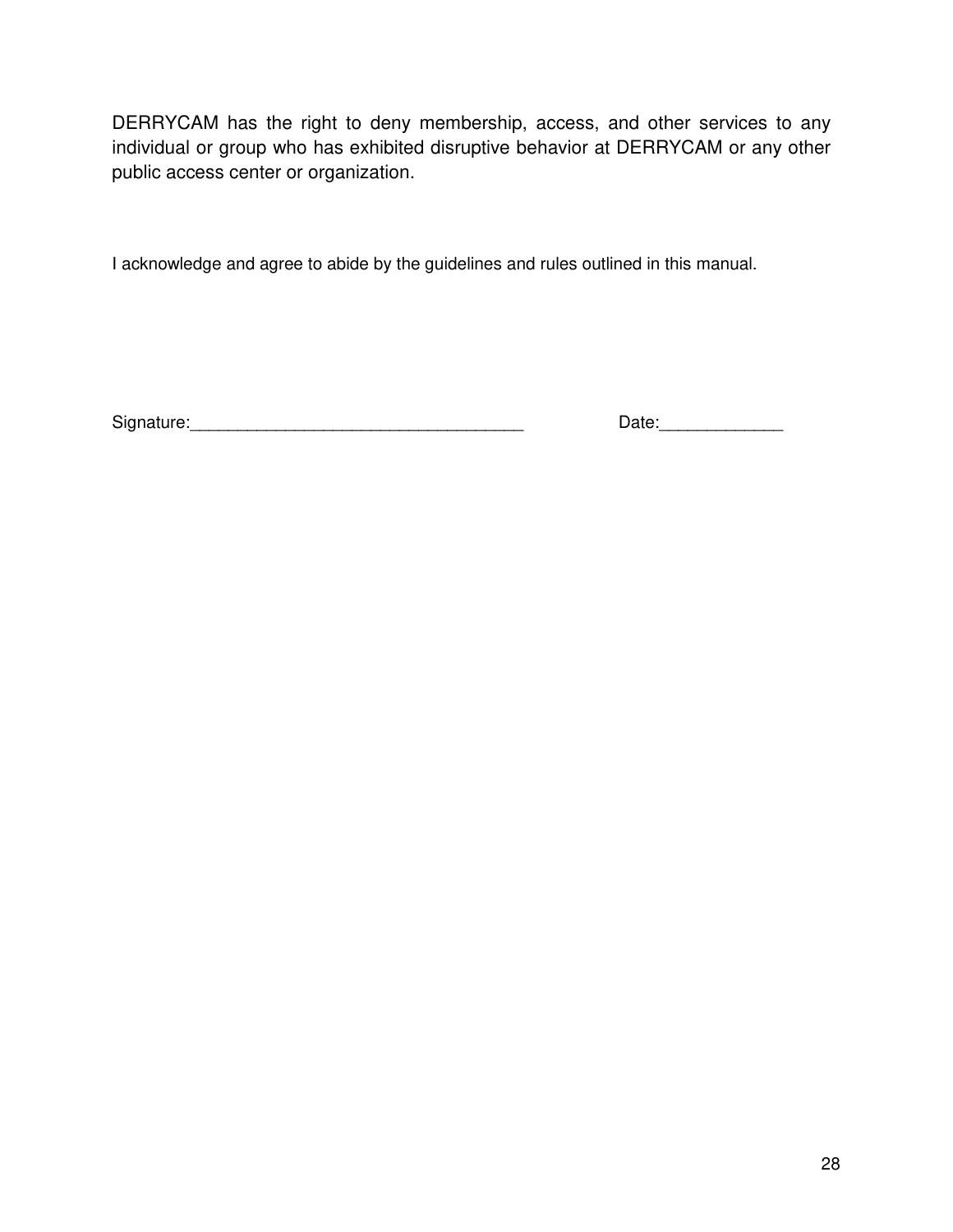### **DerryCAM – Derry Community Access Media, 14 Manning ST., Derry, NH 03038**

Tel: (603) 845-5514

### **Statement of Compliance**

| <b>Producer / Endorser</b>                                                                                                                                                                                                                                                                                                     | Program                                                                                                                                                                                                                                                                                                                                                                                                                                                                                                                                                                                                                                                                                                                                                                                                                                      |           |
|--------------------------------------------------------------------------------------------------------------------------------------------------------------------------------------------------------------------------------------------------------------------------------------------------------------------------------|----------------------------------------------------------------------------------------------------------------------------------------------------------------------------------------------------------------------------------------------------------------------------------------------------------------------------------------------------------------------------------------------------------------------------------------------------------------------------------------------------------------------------------------------------------------------------------------------------------------------------------------------------------------------------------------------------------------------------------------------------------------------------------------------------------------------------------------------|-----------|
| <b>Address</b>                                                                                                                                                                                                                                                                                                                 | <b>Phone</b>                                                                                                                                                                                                                                                                                                                                                                                                                                                                                                                                                                                                                                                                                                                                                                                                                                 |           |
| Additionally:                                                                                                                                                                                                                                                                                                                  | I have read and agree to abide by the policies and procedures of Derry Community Access Media.                                                                                                                                                                                                                                                                                                                                                                                                                                                                                                                                                                                                                                                                                                                                               |           |
| 1) I am familiar with the nature of this program and accept full responsibility for its content.                                                                                                                                                                                                                               |                                                                                                                                                                                                                                                                                                                                                                                                                                                                                                                                                                                                                                                                                                                                                                                                                                              |           |
| complies with the following:                                                                                                                                                                                                                                                                                                   | 2) I understand that the following material is prohibited, I alone am responsible (not DerryCAM) to make sure the program                                                                                                                                                                                                                                                                                                                                                                                                                                                                                                                                                                                                                                                                                                                    | (Initial) |
| ∗<br>Advertising material designed to promote the sale of commercial products or services<br>∗<br>∗<br>Material which is obscene as defined in New Hampshire RSA Chapter 650<br>∗<br>$\ast$<br>copyright, or which may violate any local state or federal law.<br>public nuisance<br>or services.<br>∗<br>Campaign Advertising | The direct solicitation or appeals for funds or other things of value for any and all purposes except for non-profit organizations.<br>Any programming that constitutes or promotes any lottery or gambling enterprise that is in violation of any local laws<br>Material which constitutes libel, slander, invasion of privacy or publicity rights, unfair competition, violation of trademark or<br>Material that has a reasonable probability of creating an immediate danger or damage to property, injury to persons, or creating a<br>Material that has a reasonable probability of causing the substantial obstruction of law enforcement or other governmental functions                                                                                                                                                             |           |
| 3) I have obtained all the clearances and releases (permissions) from any and all organizations, individuals and                                                                                                                                                                                                               |                                                                                                                                                                                                                                                                                                                                                                                                                                                                                                                                                                                                                                                                                                                                                                                                                                              |           |
| groups that are necessary to legally tape and cablecast this program.                                                                                                                                                                                                                                                          |                                                                                                                                                                                                                                                                                                                                                                                                                                                                                                                                                                                                                                                                                                                                                                                                                                              | (Initial) |
| other injury or damage in law or equity which claims result from the producer/sponsor's use of DerryCAM or                                                                                                                                                                                                                     | 4) In recognition of the fact that neither DerryCAM staff nor any employees or representatives of the Town of Derry, or Comcast are<br>censoring the content of this program, I understand and agree to indemnify and hold harmless DerryCAM, the Town of Derry, and<br>Comcast from any liability or other injury (including reasonable costs of the defending claims or litigations) arising from or in<br>connection with claims for failure to comply with any applicable laws, rules regulations, or other requirements of local, state and/or<br>federal authorities; for claims of libel, slander, invasion of privacy, or infringement of common or statutory copyright for unauthorized<br>use of trademark, trade name, or service mark; for breach of contractual or other obligation owing third parties by company; and for any |           |
| PEG (Public, Education, Government) channels.                                                                                                                                                                                                                                                                                  |                                                                                                                                                                                                                                                                                                                                                                                                                                                                                                                                                                                                                                                                                                                                                                                                                                              | (Initial) |
|                                                                                                                                                                                                                                                                                                                                | 5) I am aware that PEG channels, the DerryCAM Studio and its equipment cannot be used for financial gain or other commercial purpose. I<br>understand that all programs made utilizing the DerryCAM studio and equipment must be cablecast on one of the PEG channels unless such                                                                                                                                                                                                                                                                                                                                                                                                                                                                                                                                                            |           |
| use has been specifically outlined as an exception in the Policies and Procedures.                                                                                                                                                                                                                                             |                                                                                                                                                                                                                                                                                                                                                                                                                                                                                                                                                                                                                                                                                                                                                                                                                                              | (Initial) |
| Procedures upon request.                                                                                                                                                                                                                                                                                                       | 6) I understand that any program produced using DerryCAM facilities or equipment may be copied as stated in the Policies and                                                                                                                                                                                                                                                                                                                                                                                                                                                                                                                                                                                                                                                                                                                 | (Initial) |
| 7) I understand that the DerryCAM staff may cablecast this program as often as they deem appropriate.                                                                                                                                                                                                                          |                                                                                                                                                                                                                                                                                                                                                                                                                                                                                                                                                                                                                                                                                                                                                                                                                                              |           |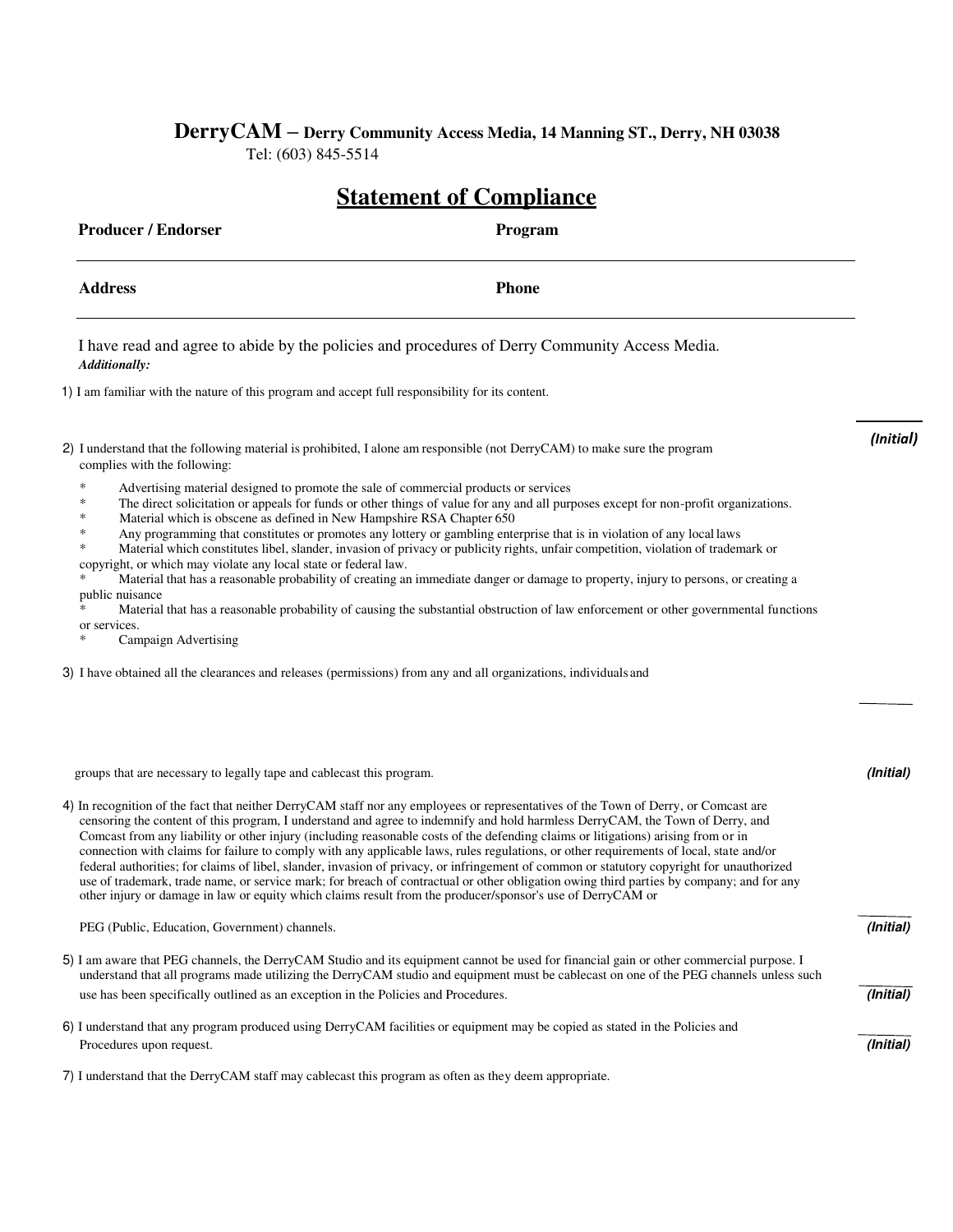|                | (Initial)                                                                                                                                                                                    | (Initial) |
|----------------|----------------------------------------------------------------------------------------------------------------------------------------------------------------------------------------------|-----------|
|                | 8) I understand that the DerryCAM staff may make this program available for viewing on line at the time they deem appropriate.                                                               | (Initial) |
|                | 9) I understand that this program may be shared with other PEG centers.<br>The following information is agreed to at the discretion of the producer/endorser (please initial your response): | (Initial) |
| 1)             |                                                                                                                                                                                              |           |
| 2)             |                                                                                                                                                                                              |           |
| 3a)            |                                                                                                                                                                                              |           |
| 3 <sub>b</sub> |                                                                                                                                                                                              | (Initial) |
|                | <b>Signature:</b><br>Date:                                                                                                                                                                   |           |
|                | (If the producer / endorser is a minor, a parent or legal guardian's signature is required)                                                                                                  |           |
|                | <b>Signature:</b><br>Date:                                                                                                                                                                   |           |
|                | Print Name:                                                                                                                                                                                  |           |
|                | <b>NO</b><br>Does this program or series contain nudity, extreme violence or profanity? YES                                                                                                  |           |
|                | <b>YES</b><br><b>NO</b><br>Were DerryCAM Facilities or Equipment used to produce this program (in its entirety or any portion)?                                                              |           |
|                | If NO (to question #2) As stated in the Policies and Procedures, the DerryCAM Staff may copy this program upon request?                                                                      |           |
|                | <b>YES</b>                                                                                                                                                                                   | <b>NO</b> |

Phone: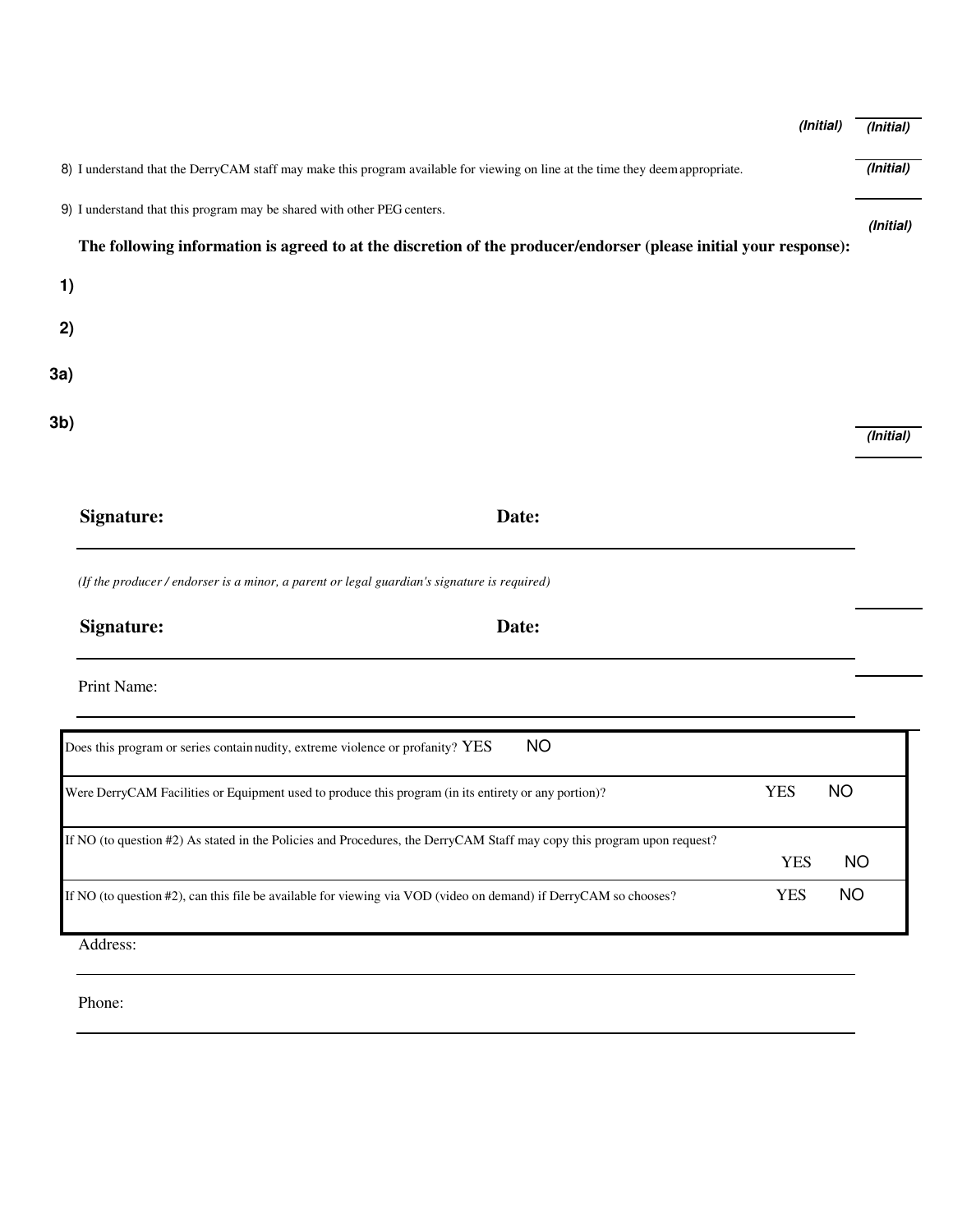

**Membership Application** 

| Address: Address: Address: Address: Address: Address: Address: Address: Address: Address: Address: Address: Address: Address: Address: Address: Address: Address: Address: Address: Address: Address: Address: Address: Addres |                                                                                                                                                                                                                                                                                                    |  |
|--------------------------------------------------------------------------------------------------------------------------------------------------------------------------------------------------------------------------------|----------------------------------------------------------------------------------------------------------------------------------------------------------------------------------------------------------------------------------------------------------------------------------------------------|--|
|                                                                                                                                                                                                                                |                                                                                                                                                                                                                                                                                                    |  |
|                                                                                                                                                                                                                                |                                                                                                                                                                                                                                                                                                    |  |
|                                                                                                                                                                                                                                |                                                                                                                                                                                                                                                                                                    |  |
|                                                                                                                                                                                                                                |                                                                                                                                                                                                                                                                                                    |  |
|                                                                                                                                                                                                                                | *PRIVACY POLICY: Derry Community Access Media collects this information for its own records<br>and for communication with and within its membership only. Derry Community Access Media will not<br>rent, sell, or otherwise provide this information to any other party except as required by law. |  |
|                                                                                                                                                                                                                                |                                                                                                                                                                                                                                                                                                    |  |
|                                                                                                                                                                                                                                |                                                                                                                                                                                                                                                                                                    |  |
|                                                                                                                                                                                                                                |                                                                                                                                                                                                                                                                                                    |  |
| Areas of interest: HOST / CREW / EDIT / OFFICE                                                                                                                                                                                 |                                                                                                                                                                                                                                                                                                    |  |
| Please sign the application below.<br>If you are under the age of 18 the signature of a parent or legal guardian is required:                                                                                                  |                                                                                                                                                                                                                                                                                                    |  |
|                                                                                                                                                                                                                                |                                                                                                                                                                                                                                                                                                    |  |
|                                                                                                                                                                                                                                |                                                                                                                                                                                                                                                                                                    |  |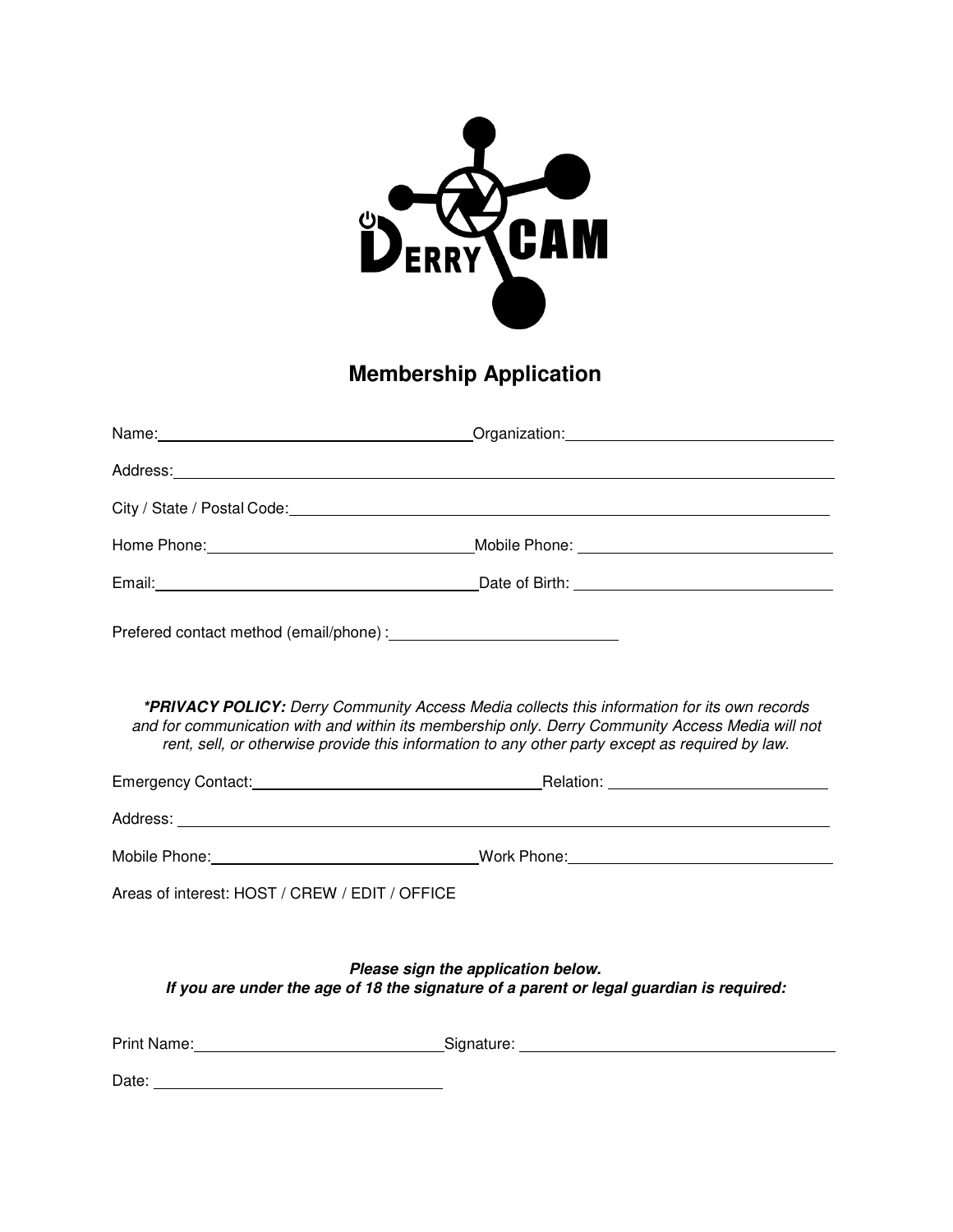

**Program Proposal Form** 

| Date:_____________ |  |
|--------------------|--|
|                    |  |
|                    |  |
|                    |  |
| Organization:      |  |

*The information requested in this proposal will enable the DERRYCAM staff to determine your production needs. Please type or print your answers in the spaces provided and submit the completed proposal to the DERRYCAM Station Manager.* 

- 1. Title of Program:
- 2. Series or Single Program:
- 3. Length of each program in minutes:
- 4. Describe what the scope of the program: Topic, Audience, Demographic:
- 5. Production Requirements: Set, Crew, Equipment:
- 6. Additional Comments: